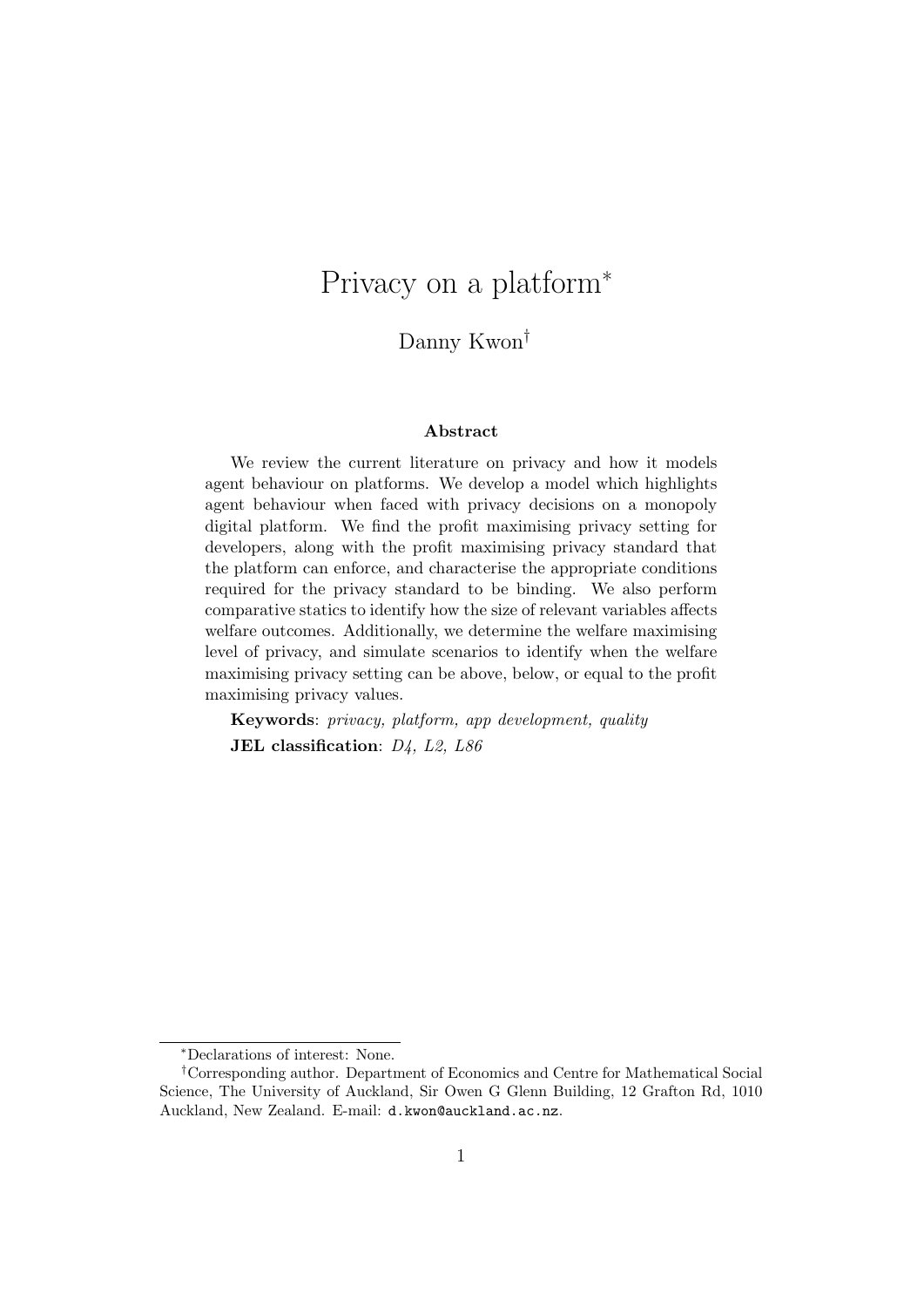## 1 Introduction

#### 1.1 Context

In January 2021, WhatsApp, the world's largest digital messaging application (WhatsApp, 2020), revised their user privacy policy (WhatsApp, 2021). The change was aimed at the data management methods for businesses who use WhatsApp as their primary online communication tool, giving them the choice to store their user activity logs on Facebook. For a typical user, nothing was fundamentally affected, and yet the rumour of their own private data potentially being signed over to Facebook was enough to trigger massive outrage, with users moving to alternative messaging applications, such as Signal and Telegram, both aimed at providing a more private experience (Parikh, 2021).

This was not the first time a digital platform has been the centre of a privacy related controversy, nor will it be the last. The UK COVID trial data breach in 2021, private Zoom meeting breaches in 2020, the Facebook–Cambridge Analytica data scandal revealed in 2018, the 2017 Equifax hack, the Experian databreach in 2015, the 2014 iCloud breach (dubbed the Fappening), the 3 billion Yahoo account breach in 2013; privacy concerns have plagued users of digital platforms since internet access became widespread, and the number of events just continues to increase.

Furthermore, these digital privacy issues have had impacts that far exceed the users themselves. The Cambridge Analytica incident affected the U.S. 2016 election, culminating with Trump winning along with potentially affecting the outcome of the Brexit referendum. These effects have forced policymakers into action, with mixed results. Trump's restriction of American technologies being used by Chinese firms, with the prime example being HuaWei restricted from using the most ubiquitous Android OS for their smartphones, has had rippling effects, with privacy concerns suddenly becoming an issue of national security.

Furthermore, this fight for privacy has also become a marketable point for digital firms. Apple has begun marketing itself as a "private" firm, with quotes such as "Privacy is a fundamental human right" (Apple, 2021), highlighting how their smartphones allow a higher degree of privacy, through strict monitoring of applications on their own App Store, while also simultaneously providing a high level of security for personal data.

Other firms argue that users should be willing to give data to them for optimisation of services. Google does this often, promoting that giving them your own personal data allows for optimisation of their services for you, generating greater value (Rosenberg, 2019). This has been called into question,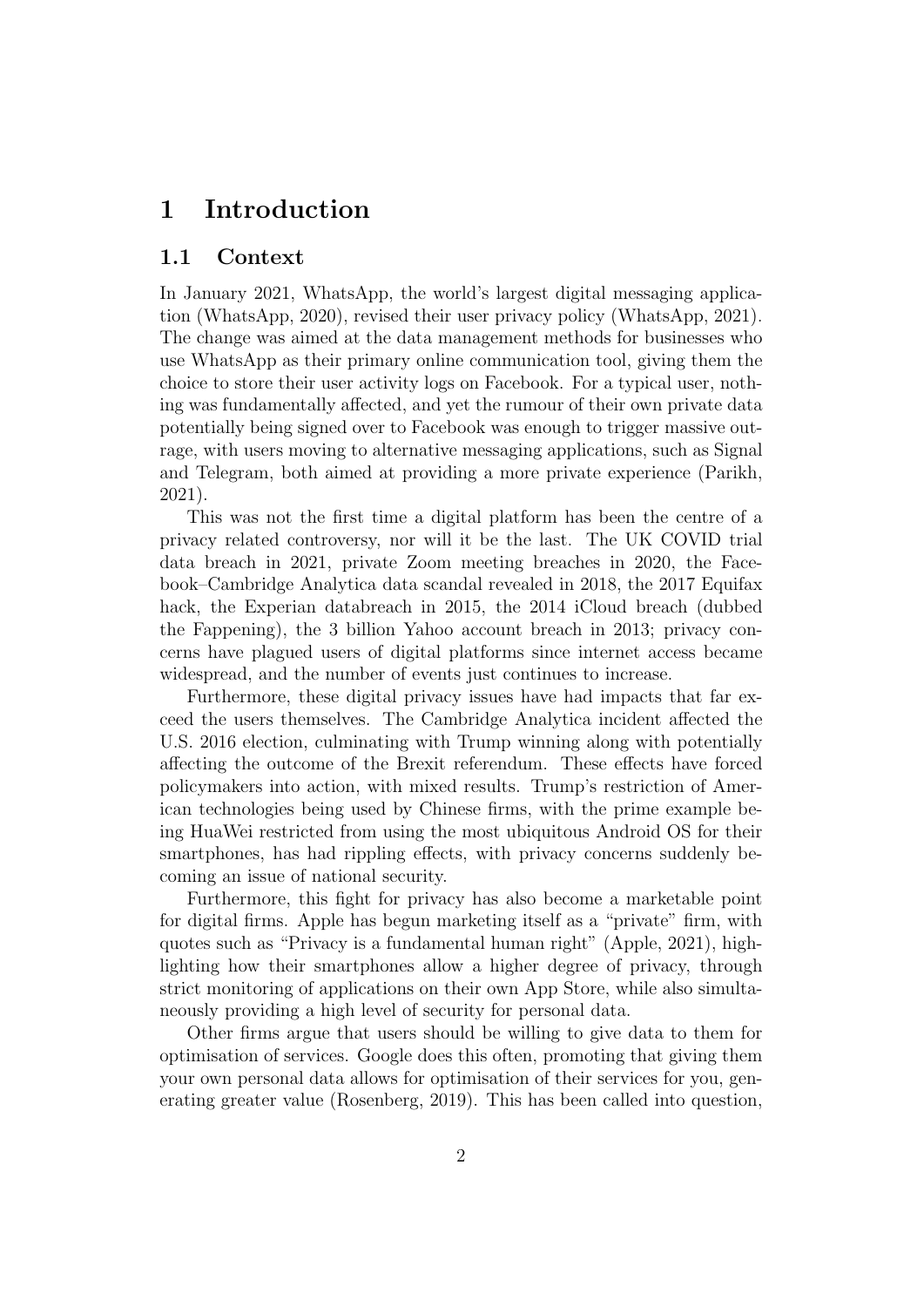as the data captured appears to far exceed any business need, but is rather captured for capture's sake.

Finally, there are digital firms that place little emphasis on privacy, preferring their stance to be as unclear as possible. Facebook is the prime example, with privacy guidelines so ambiguous that interpretation is close to impossible. Rather than selling the idea that they capture user data, they instead push the focus onto user-to-user interactions, highlighting how it is possible to limit interaction between them, thus avoiding the topic entirely.

A notable pattern emerges, as at the very centre of privacy exist digital platforms. There is a fundamental link between how a digital platform operates and the level of privacy it is willing to give to users. Thus, it is worthwhile considering how these privacy settings will affect not just users, but potential producers in the form of application developers as well.

#### 1.2 Research question

How do platform specific privacy settings affect agent equilibrium participation, pricing, and privacy levels in a digital platform market?

### 1.3 Literature review

The research on privacy and data control on digital platforms is a growing space. While privacy has been discussed in economics since the early 1960s with Stigler (1961), most of the research was approaching it from an asymmetric information perspective. After this very early work, a "First Wave" of privacy literature was produced between the 1970s and 1980s (Acquisti et al., 2016). This mostly encompassed qualitative studies, highlighting the need for further research into privacy (Posner, 1981) given the rapid regulations that were being developed, along with how an individual who has higher degrees of privacy can have negative economic impacts through inefficient allocation of labour resources (Stigler, 1980). However, this devaluation of privacy was challenged by Hirshleifer (1980) who points out that this oversimplification is a harmful rhetoric with future ethical implications.

After the first wave, privacy literature enters another slump. That is, until the proliferation of digital technologies in the 1990s. With household computing and internet access becoming more commonplace, privacy comes forth once more as a concern. As before, most of the research focuses on more qualitative arguments, rather than foundational quantitative theory. Varian (2002) highlights some of the earlier issues with privacy in the "information age", highlighting how one's attention is valuable, and proposing that privacy rights are equivalent to the "right not to be annoyed". He develops this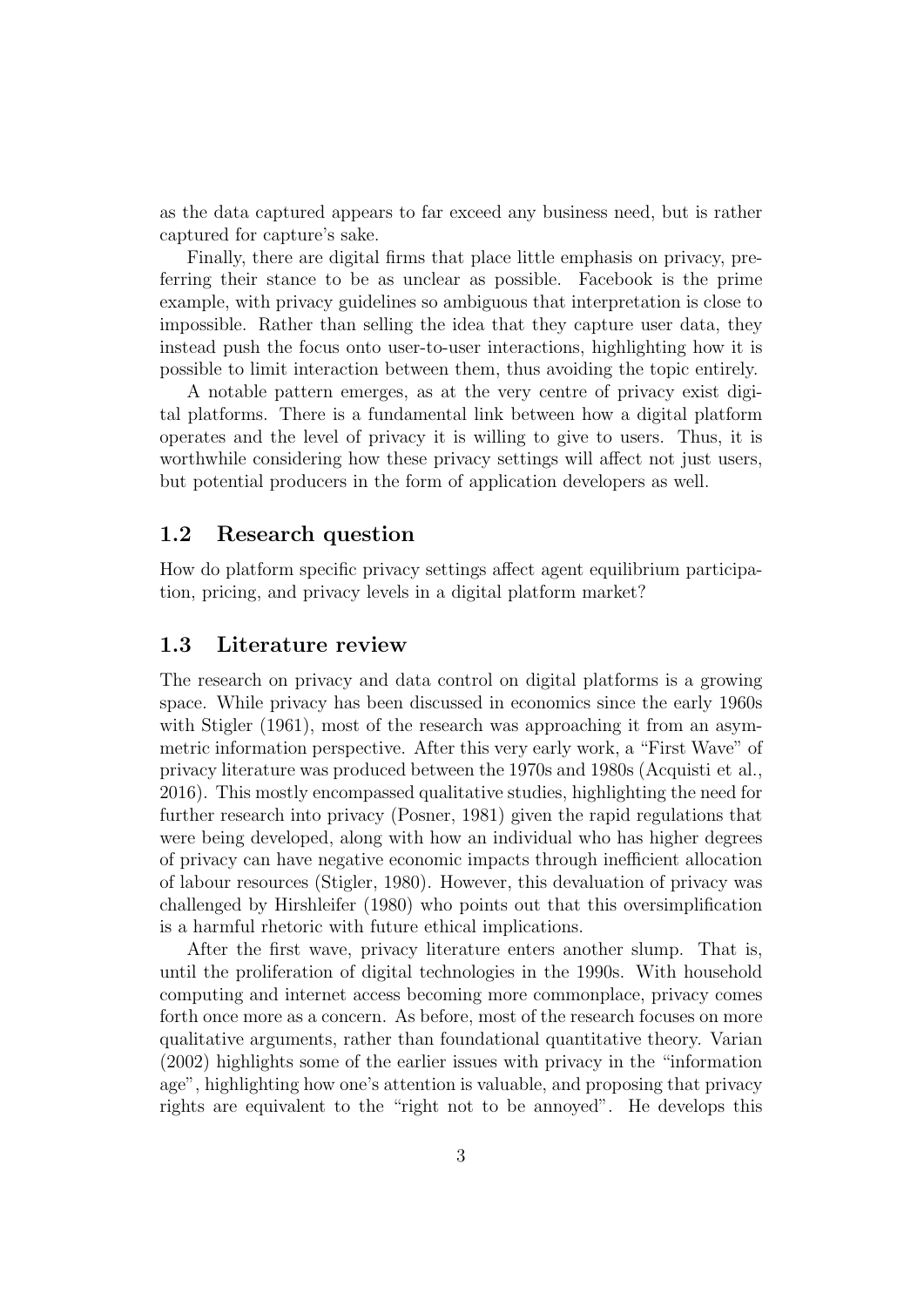further, proposing potential ways that privacy could be valued in the future along with future policy issues that may come about. Noam (1997) similarly predicted current privacy issues, pointing out that consumers do indeed care, and want privacy, and will self select into privacy levels that they prefer. Furthermore, he identifies that regulatory regimes will be the deciding factor in whether consumers are paid to give up their privacy, or pay to protect themselves.

Jumping to the present day, the research space around privacy continues to expand. Rather than arguments regarding the relevance that privacy has, theoretical models are proposed which attempt to model how society as a whole interacts with this idea of privacy. Choi et al. (2019) provides a model which highlights how consumer data is over-extracted when facing a monopoly content provider (implying privacy rights being abused). This reflection of the modern day digital ecosystem is quite apt, with many websites being the sole provider of such content (such as Facebook for social media). Board and Lu (2018) also demonstrates how information exchange can work in inverse, with buyers seeking information regarding sellers, turning the standard privacy paradigm upside down.

Research also analyses how policy affects consumer privacy. Campbell et al. (2015) highlight how implementation of privacy policy can potentially be anti-competitive, and that this effect is magnified online, given the large number of entrenched incumbent firms.

Acemoglu et al. (2019) integrates the idea of privacy with digital platforms highlighting how platforms can use data to identify the typing of its users, finding that the presence of platforms lead to data sharing inefficiencies from the user side, with them oversharing information and data. There is also a reasonable amount of research with respect to platforms acting as data intermediaries. Hagiu and Jullien (2011) demonstrate why these intermediaries would exist in the first place, with Bergemann and Bonatti (2015) supporting this conclusion through their model in which a data provider intermediary leads to more efficient outcomes, but also has the ability to control data flows to ensure a more profitable environment. This continues with Yang (2020) demonstrating the interactions for a single data broker, and how that leads to zero consumer surplus through intense price discrimination.

This continues with works theorising how digital businesses characterise privacy. Fainmesser et al. (2019) provides a framework which demonstrates how certain qualities of businesses can lead to different data storage methodologies, and thus provide differing levels of privacy. Bergemann et al. (2020) studies the other side, demonstrating why and how consumers would voluntarily provide information to firms and how certain policy settings regarding property rights over data can affect allocative efficiency. Ichihashi (2020) pro-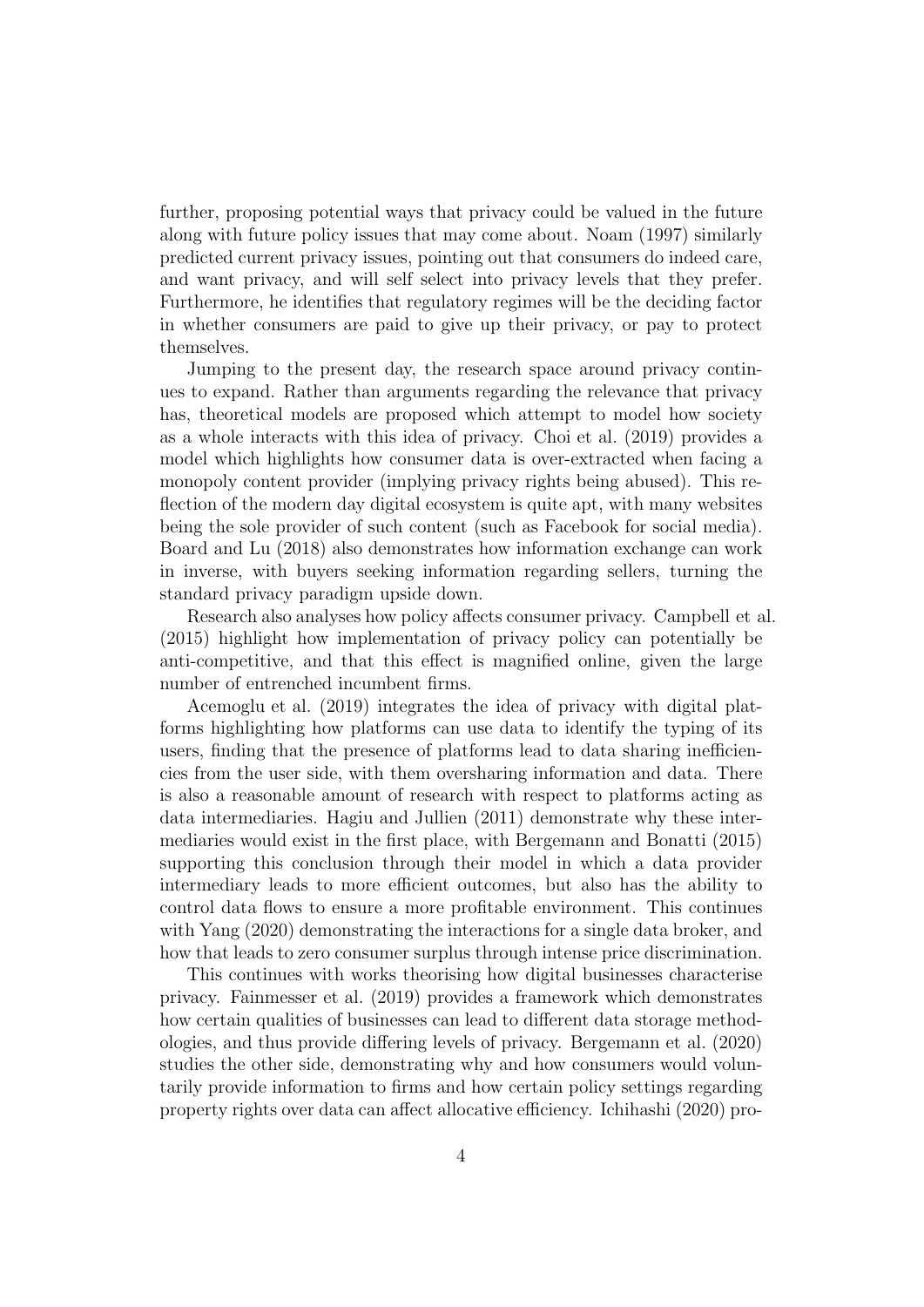vides a novel addition, demonstrating how users interact with the platform itself given platform privacy settings, finding that activity increases as users expect higher levels of privacy, or as users lose all of their privacy. It also highlights how platforms do indeed profit from the user data they capture through user activity.

Fundamentally, the literature highlights two major aspects of privacy. First, definitions are not all aligned, with authors disagreeing with respect to what privacy exactly is, and second, individuals greatly value privacy. While the individual user may have a different definition of what privacy is compared to another, it is agreed that privacy is valuable, and by extension, a user's own personal data is also valued.

### 1.4 The definition of privacy

It should be noted that throughout the literature, there is yet to be one cohesive definition of privacy. Whether privacy is defined as "protection against access" or "control over usage" (Acquisti et al., 2016) is contested, and while we approach privacy from a "control over usage" perspective, almost regarding it as an opaqueness value, i.e. as privacy levels increase, the ways in which a user's data will be used becomes better defined (thus giving the user more information to make a decision on whether to distribute that data), it need not only follow this definition. For a matter of simplicity, we will regard privacy as a numerical value that represents the opaqueness of usage, with higher values representing better defined usage, making it a vertically differentiated quality.

### 2 Basic Ingredients

Players We consider a model for a monopolist digital platform which connects platform application developers with platform users. There are three groups of agents:

• Platform: Let there be a monopolist which hosts and connects users with developers and profits from every user of an application through acquisition of data. The platform also decides the minimum standard of privacy  $\phi_{min}$  that is followed by the hosted developers. This can be seen as an app store which is a platform that digitally distributes software to willing users, such as the Apple App Store, or the Google Play Store.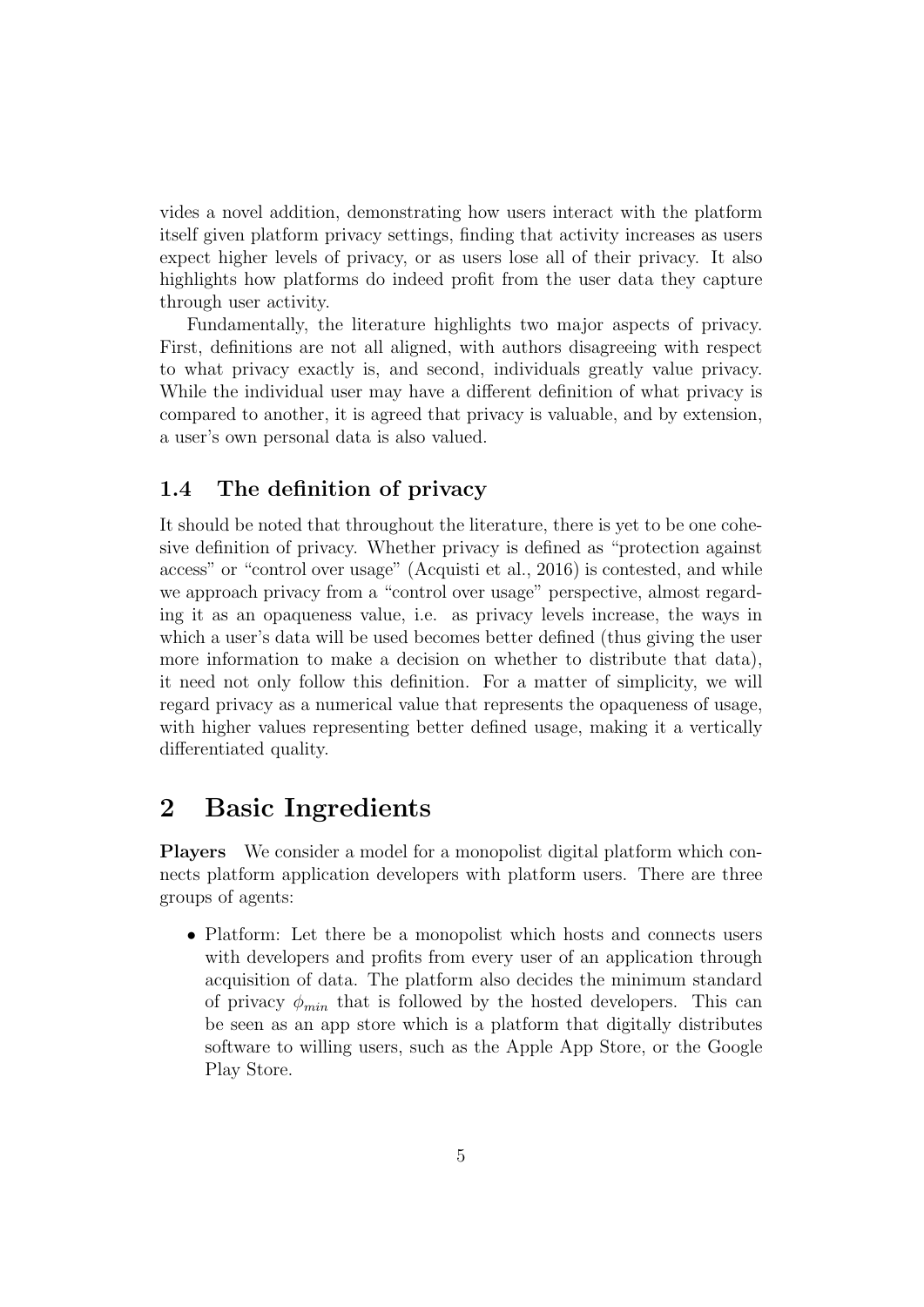• Developers: There exist developers that produce applications to be hosted on the platform and consumed by users. These developers are characterised by their idiosyncratic development cost.

Assumption 1. There exists a continuum of developers a, of which the mass is normalised to one, where their development cost  $\theta_a \in [\underline{\theta}, \overline{\theta}]$ is drawn from the uniform distribution function  $q(\theta)$ .

The developer chooses their pricing  $p_a$ , along with their privacy level  $\phi_a$ . Developers profit from users consuming their application for a given price, and will pay costs of development, and privacy implementation if choosing to participate and develop.

• Users: There exists users potentially interested in gaining access to the developed applications present on the platform. Each user possesses an idiosyncratic preference over the desired minimum privacy level for applications, denoted by  $\phi_i$ .

Assumption 2. There exists users *i*, of which the mass is normalised to one, where their minimum desired level of privacy demanded  $\phi_i \in$  $[\phi, \phi]$  is drawn from the uniform distribution function  $f(\phi)$ .

Users can consume as many or as few applications as they desire, and make the decision to consume applications based on the intrinsic utility of the application, the price, the privacy level of the application, and their own privacy preference.

A subtle outcome of these agent settings is that a single user i can be counted as more than a "single user". This is due to the fact that the platform sees each user for each application as unique: user  $i$  using applications  $a$  and  $b$ would be counted as two users, with respect to each application.

We consider the best response functions of pricing and privacy for the developer, while also considering the best response minimum privacy setting that the platform will implement. We find equilibrium levels of user and developer participation, along with developer and platform profit.

The game The agents all engage in the privacy setting game, where they seek to maximise their objective function. While we analyse each of those objectives in detail in section 2.1, we highlight them below.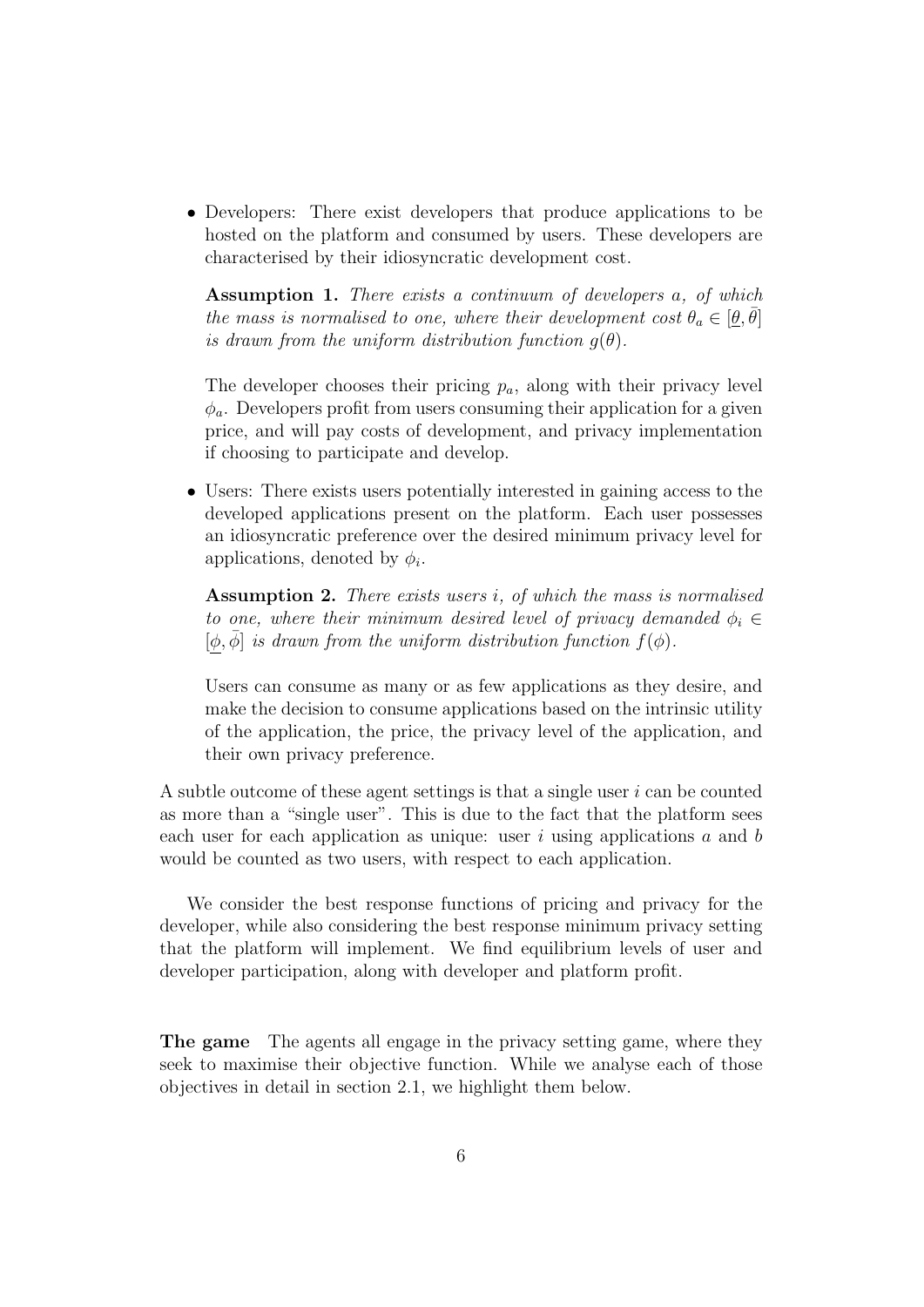User  $i$ 's utility function for application  $\alpha$  is:

$$
u_{i,a} = \omega - p_a + \phi_a - \phi_i.
$$

Note that this function is specific for application a. Users will face a utility function for every single application that is actively offered and that users eventually choose to install for them to access/use.

Developer a's profit function is:

$$
\pi_a = p_a \int_{\underline{\phi}}^{\widetilde{\phi}} f(\phi) d\phi - \theta_a - \frac{\phi_a^2}{2}.
$$

The upper bound of the integral  $\widetilde{\phi}$  denotes the marginal user for developer a. This will be further defined in section 2.1.

The platform's profit function is:

$$
\Pi = \int_{\underline{\phi}}^{\widetilde{\phi}} f(\phi) \, d\phi \int_{\underline{\theta}}^{\widetilde{\theta}} g(\theta) \, d\theta.
$$

The  $\tilde{\theta}$  upper limit for the integral of function  $g(\theta_a)$  denotes the marginal developer who will still be producing an application.

**Timing** The privacy setting game proceeds as follows:

- 1. A minimum privacy standard is set by the platform. This standard must be met by participating developers.
- 2. Developers choose whether to participate and develop an application.
- 3. Developers set their privacy level.
- 4. Developers set their prices.
- 5. Users evaluate whether to participate.
- 6. Users then decide which apps to use on the platform.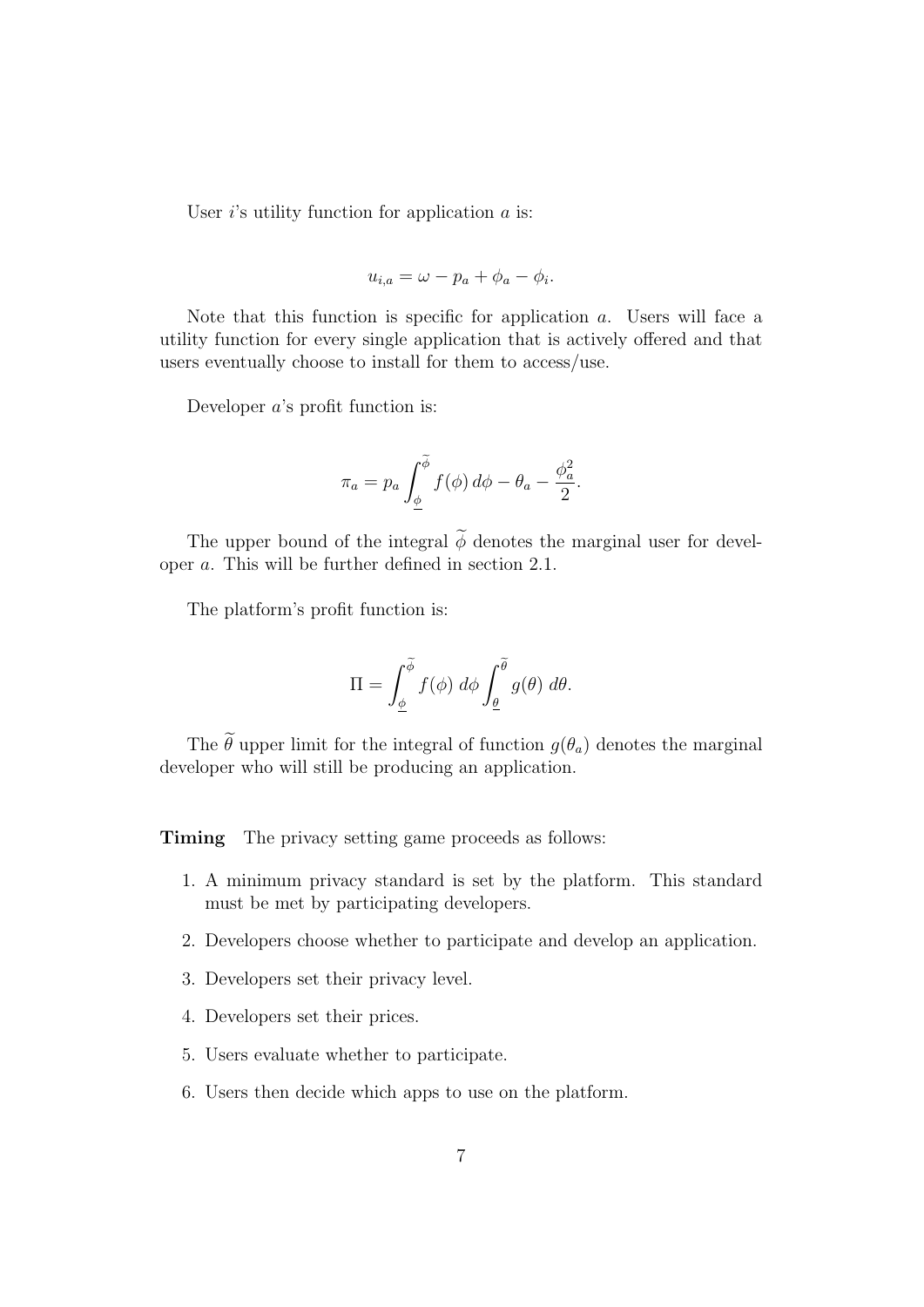#### 2.1 Analysis

We begin by solving the game backwards. Proofs are relegated to a separate appendix.

Users A user i's utility for installing and using developer  $a$ 's app is specified as:

$$
u_{i,a} = \omega - p_a + \phi_a - \phi_i. \tag{1}
$$

Note that users do not have a constraint placed on the number of apps they can install. Therefore, users choose to install any app that is associated with a non-negative net utility. This emulates the current ecosystem in which users are able to install multiple apps on their phone from their platform of choice, where each has a non-negative price (given different apps come at different prices). This assumes that applications are non-rival to each other: Time allocated to using an application does not reduce the time allocated to others. In reality, a user's time will be constrained, and the use of alternative apps is indeed competing, but we abstract from this and consider the option to use the app as the source of utility for users, i.e., regardless of whether the app gets used and how often. Therefore, we interchangeably refer to the term 'install' and 'use' throughout this analysis. While a user will not always be "using" an application, simply having it available as an option is enough to generate utility. As an example, while a user of Facebook may not always be "using" the application, having it downloaded and available for use on their smartphone is fundamentally generating utility as they have access to it at will.

The marginal user for an app is the user whose desired privacy level is just sufficient to make them indifferent between downloading and not downloading that app. More formally, it means that a user's individual rationality constraint (IR) is satisfied with equality, given the outcome of the alternative option, not installing that app, is equal to zero. Thus, this defines  $\phi$ , the level of desired privacy that separates the active and inactive users, as a function of each price and privacy level chosen by each app a.

Developer a's profit function is specified as follows, using the threshold of desired privacy preferences discriminating between active and non-active users of that app, as defined by the (IR) discussed above: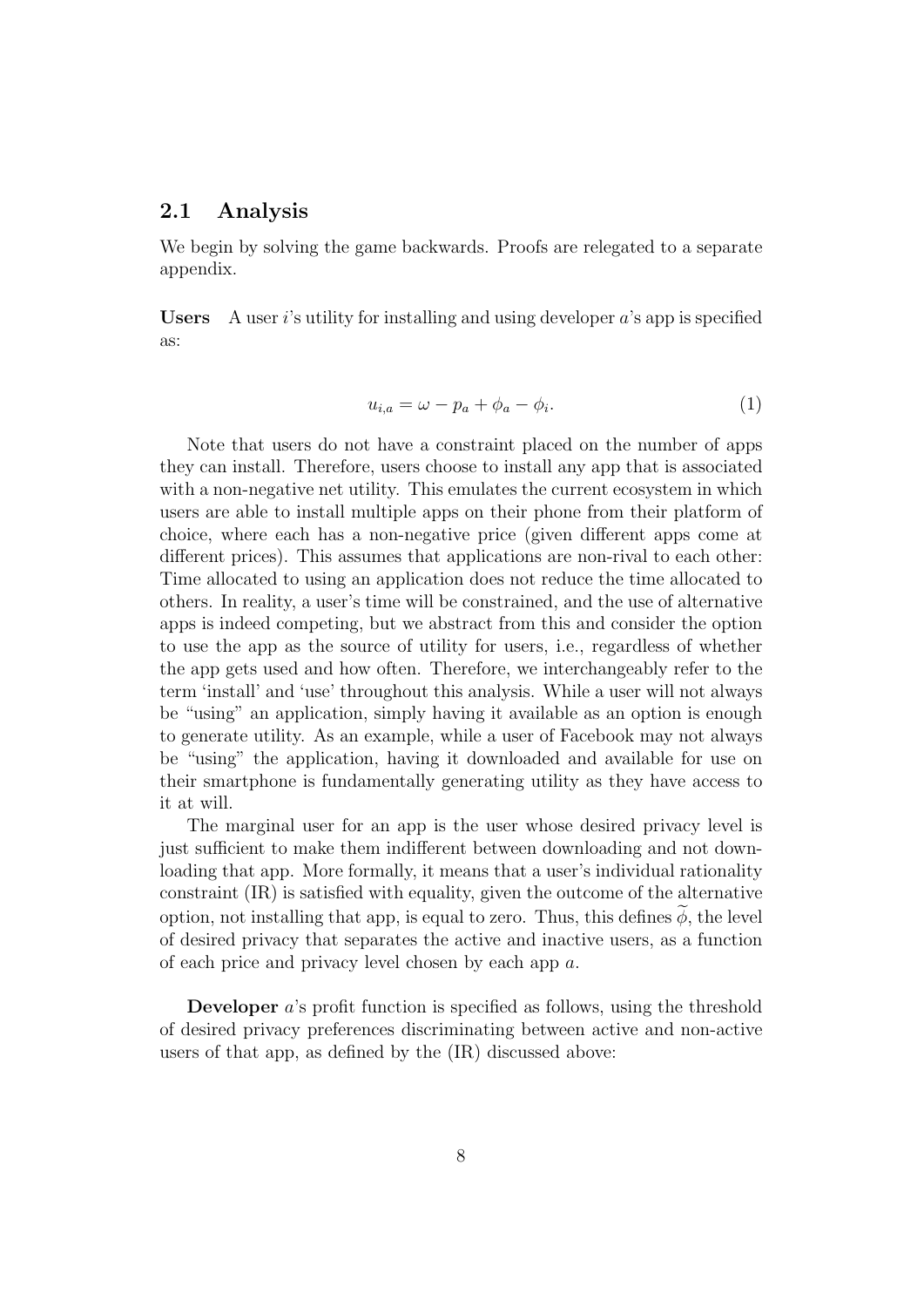$$
\pi_a = p_a \int_{\phi}^{\omega - p_a + \phi_a} f(\phi) d\phi - \theta_a - \frac{\phi_a^2}{2}.
$$
 (2)

where  $\int_{\phi}^{\omega-p_a+\phi_a} f(\phi)$  captures the mass of active users, i.e., choosing to install app  $\bar{a}$ .

We take the partial derivative of the developer's profit function with respect to their price to obtain their best response price function.

**Lemma 1.** The developer's best response pricing  $p_a$  is  $\frac{\omega + \phi_a - \phi}{2}$ .

Substituting best response pricing into the developer profit function, we take the partial derivative with respect to  $\phi_a$  to identify the optimal privacy setting.

**Lemma 2.** The developer's optimal privacy setting  $\phi_a$  given its best response pricing will be  $\omega - \phi$ .

Comment 1. Due to no actions being taken by other agents, the timing of setting prices and privacy levels for developers can be interchanged with no impact on results.

From these results, we note that there is a natural restriction on the sizes of  $\omega$  and  $\phi$ . If  $\omega < \phi$ , prices can turn negative, violating the non-negativity condition. This leads to the following assumption, to ensure that the market is viable:

#### Assumption 3.  $\omega \geq \phi$ .

Note that the fringe case of  $\omega = \phi$  will cause developers to never participate on the platform, thus, while assumption 3 is necessary, it is not sufficient. For the rest of the analysis, we will implicitly assume that  $\omega > \phi$ .

#### Assumption 4.  $\omega > \phi$ .

We have considered the developer's optimal privacy setting assuming that their choice would be compatible with any minimum privacy requirements that could be placed on them by the platform. However, if that platform minimum standard was binding, constraining their privacy choice, we would need to modify the best response to: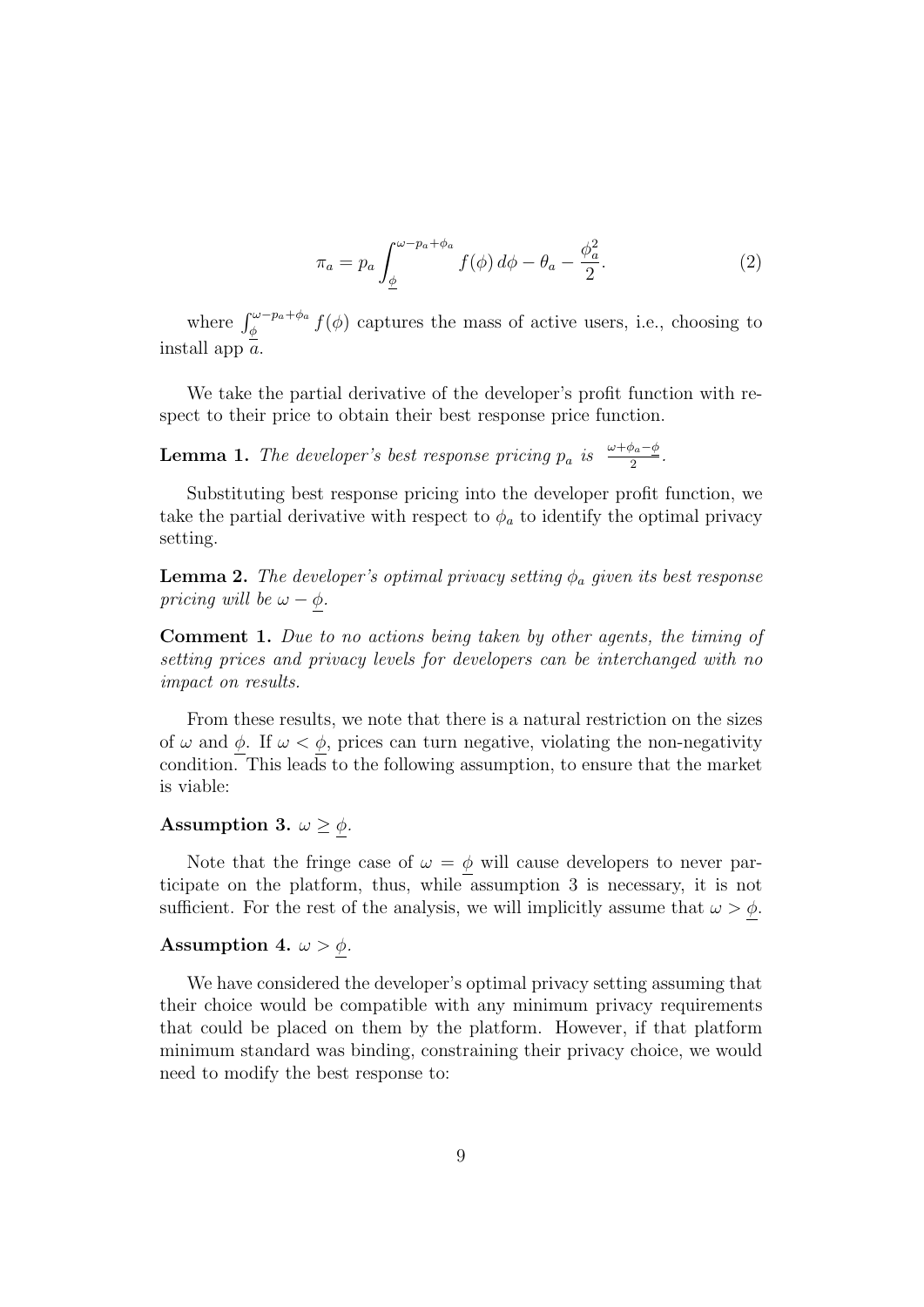$$
\phi_a = \begin{cases} \omega - \underline{\phi} & \text{if } \omega - \underline{\phi} \ge \phi_{min}, \\ \phi_{min} & \text{if } \omega - \underline{\phi} < \phi_{min}. \end{cases}
$$
 (3)

Substituting the optimal solution and the best response into the developer profit function, we obtain the individual rationality constraint for a developer to be active in the market.

Lemma 3. Developers choose to actively participate on the platform so long that:

$$
\theta_a \le \begin{cases}\n\frac{(\omega - \underline{\phi})^2}{2} & \text{if } \omega - \underline{\phi} \ge \phi_{min}, \\
\frac{(\omega + \phi_{min} - \underline{\phi})^2}{4} - \frac{(\phi_{min})^2}{2} & \text{if } \omega - \underline{\phi} < \phi_{min}.\n\end{cases}
$$
\n(4)

With this definition, we will also describe the marginal participating developer's type  $\tilde{\theta}$  to be:

$$
\tilde{\theta} = \begin{cases}\n\frac{(\omega - \phi)^2}{2} & \text{if } \omega - \underline{\phi} \ge \phi_{min}, \\
\frac{(\omega + \phi_{min} - \underline{\phi})^2}{4} - \frac{(\phi_{min})^2}{2} & \text{if } \omega - \underline{\phi} < \phi_{min}.\n\end{cases}
$$
\n(5)

Platform A platform imposing a minimum required level of privacy to developers, where  $\omega - \phi < \phi_{min}$ , leads to a platform profit function defined as:

$$
\Pi = \int_{\underline{\phi}}^{\frac{\omega + \phi_{min} + \underline{\phi}}{2}} f(\phi) d\phi \int_{\underline{\theta}}^{\frac{(\omega + \phi_{min} - \underline{\phi})^2}{4} - \frac{(\phi_{min})^2}{2}} g(\theta) d\theta.
$$
 (6)

Lemma 4.  $\int^{\frac{\omega+\phi_{min}+\phi}{2}}$ 2 φ  $f(\phi)$  d $\phi$  captures the mass of users who participate on the platform and install apps.

Lemma 5.  $\int^{\frac{(\omega+\phi_{min}-\underline{\phi})^2}{4}-\frac{(\phi_{min})^2}{2}}$ 2 θ  $g(\theta)$  d $\theta$  captures the mass of active developers (who are developing apps).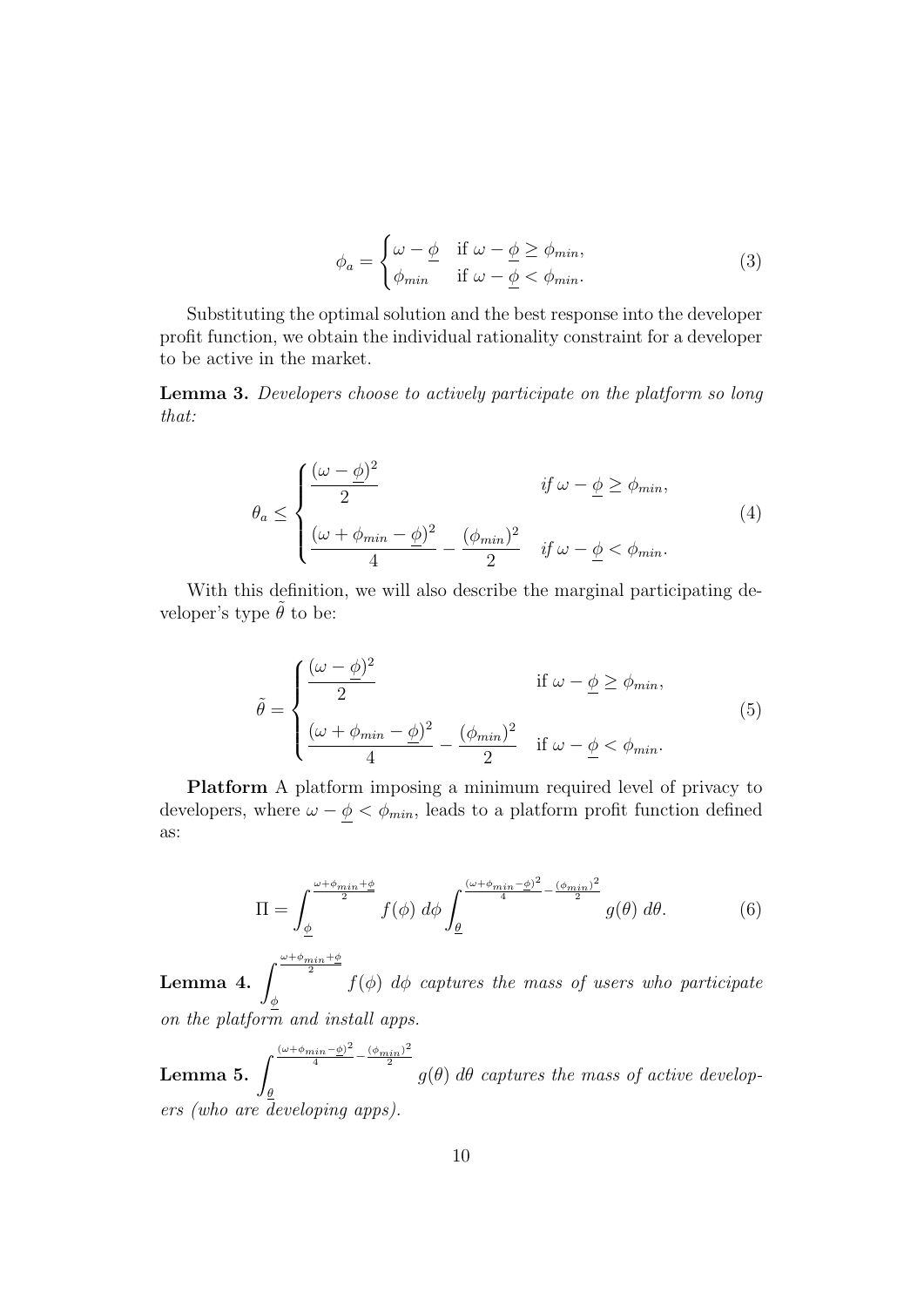Conceptually, this specification interprets platform profit as the gains derived from user traffic, i.e the data the platform extracts and utilises from active users (in the sense of users installing those apps that have been developed).

Acknowledging the fact that the platform itself is always harvesting data, this specification highlights that the data obtained from users will differ per application. As an example, Google Maps (a mapping/GPS guiding application) provides user location data to the platform, while a banking application provides data about the user's financial transactions. The platform gathers all this data and utilises it for their own benefit, thus translating into profit. This is where the outcome of a single user i counting as multiple users is highlighted, as this aggregates all of the applications that  $i$  uses, and thus all the data that is extracted.

Evaluating this profit function and taking the partial derivative with respect to the minimum privacy standard  $\phi_{min}$  gives the optimal minimum privacy standard as a function of the model's core variables.

Proposition 1. The platform's best response function for a binding minimum privacy standard  $\phi_{min}$  corresponds to  $\phi_{min}=\frac{1}{3}$  $\frac{1}{3}(\omega-\phi)+\sqrt{\frac{1}{9}(\omega+\phi)^2+(\omega-\phi)^2-\frac{4}{3}}$  $rac{4}{3}$  $\theta$ .

Furthermore, the optimal level for the minimum privacy standard need to be non-negative. Additionally, the root term must also be positive. We limit this analysis only to the reals. This places a constraint on the size of  $\theta$ , the lowest possible development cost:

**Assumption 5.** The lowest possible development cost  $\underline{\theta}$  is bound such that  $\underline{\theta} \leq \frac{10\omega^2 - 17\omega\phi + 10\phi^2}{12}.$ 

Below we summarise how the platform's optimal minimum privacy standard changes with respect to  $\omega, \phi$ , and  $\underline{\theta}$ .

| Partial derivative            | Sign |
|-------------------------------|------|
| д<br>$\partial \omega$        |      |
| $\partial$<br>$\partial \phi$ |      |
| д                             |      |

These signs make logical sense. With increases in the lowest possible level of privacy  $\phi$  and the lowest possible development cost  $\theta$ , it makes sense that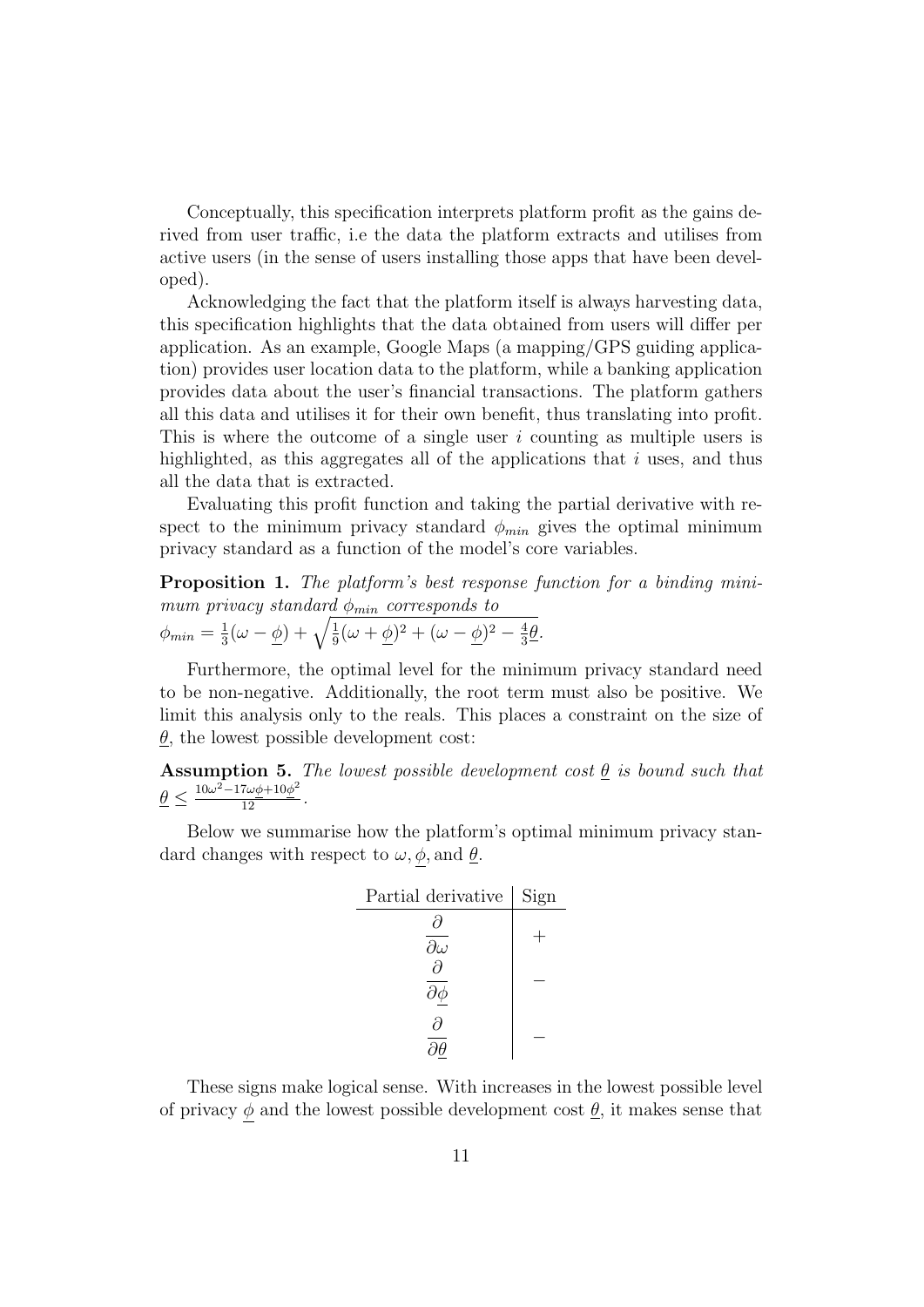the minimum privacy standard would decrease, in order to ensure that standards are not set too high to restrict developer participation. Conversely, an increase in  $\omega$  implies a larger mass of both users and developers participating, which allows the platform to institute higher standards.

So far we have assumed that developers would be constrained by the platform's privacy standard, i.e.  $\omega - \underline{\phi} < \phi_{min}$ . We can now formalise this by placing an additional bound for the relative size of  $\theta$ .

**Proposition 2.** The platform's minimum privacy standard will be binding when  $\underline{\theta} < \frac{6\omega^2 - 8\omega\phi + 6\phi^2}{12}$ .

Furthermore, when considering the scenario in which the optimal developer privacy level is greater than or equal to the minimum standard (the unconstrained outcome), the crucial juncture at which this deviates away from the previous analysis is in the formulation of the platform profit function. In this instance, the platform would see a profit function of:

$$
\Pi = \int_{\underline{\phi}}^{\omega} f(\phi) \, d\phi \int_{\underline{\theta}}^{\frac{(\omega - \underline{\phi})^2}{2}} g(\theta_a) \, d\theta_a. \tag{7}
$$

Lemma 6.  $\int^\omega$ φ  $f(\phi)$  d $\phi$  captures the mass of users who participate on the platform and install apps when developers are not restricted by the platform minimum privacy standard.

Lemma 7.  $\int^{\frac{(\omega-\phi)^2}{2}}$ 2 θ  $g(\theta)$  d $\theta$  captures the mass of active developers (who are developing apps) when their optimal privacy level  $\phi_a$  exceeds the platform minimum standard.

From here, the platform does not need to take any actions. There is no optimal solution for  $\phi_{min}$  as it would not be relevant.

#### 2.2 Comparative Statics

We perform comparative statics, observing how the size of  $\omega$ ,  $\phi$ , and  $\underline{\theta}$  will affect agent actions. We also analyse whether the platform imposing a minimum standard is beneficial for social welfare.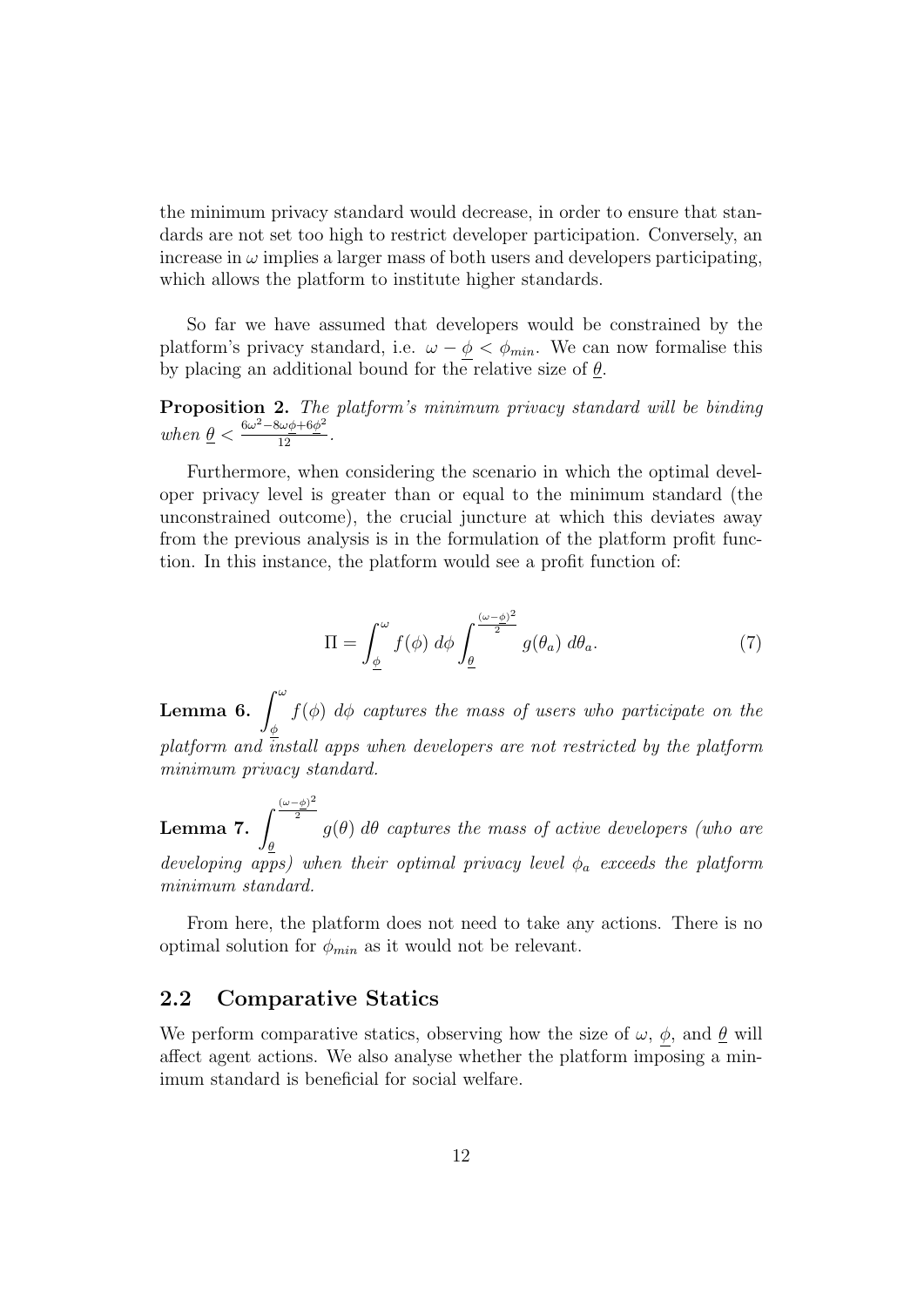We consider six outcomes in our comparative statics: user mass, aggregate net user utility, aggregate gross user utility, developer mass, developer profit, and platform profit.

While the other outcomes have been previously defined in our analysis, we have yet to formalise the aggregate user utilities. Aggregate net user utility will be defined as the total utility seen by all users.

**Comment 2.**  $U_{net}$  is defined as the aggregate net user utility for the participating mass of users

$$
U_{net} = \int_{\underline{\phi}}^{\tilde{\phi}_i} u_{i,a} f(\phi) d\phi \int_{\underline{\theta}}^{\tilde{\theta}_a} g(\theta) d\theta.
$$
 (8)

Note that by substituting in the marginal participating agent condition as well as the best response functions for  $p_a$ , U can be written in generalised form:

$$
U_{net} = \frac{(\omega + \phi_a - 3\underline{\phi})^2}{8} \left( \frac{(\omega + \phi_a - \underline{\phi})^2}{4} - \frac{\phi_a^2}{2} - \underline{\theta} \right).
$$

This is simply the aggregate net utility seen by all participating users across all applications (and thus, on the platform). Each of the integrals define the appropriate participating mass (users and developers respectively) with accordance to the marginal participating condition  $\phi$  and  $\theta$ .

We also calculate the aggregate gross user utility, which accounts for the utility received by the entire mass of participating consumers while disregarding the price to be paid to install these applications  $(p_a)$ .

**Comment 3.**  $U_{gross}$  is defined as the aggregate gross user utility for the participating mass of users

$$
U_{gross} = \int_{\underline{\phi}}^{\widetilde{\phi}} (\omega + \phi_a - \phi_i) f(\phi) d\phi \int_{\underline{\theta}}^{\widetilde{\theta}} g(\theta) d\theta.
$$
 (9)

Compared to the aggregate net utility, we replace  $u_{i,a}$  with  $(\omega + \phi_a - \phi_i)$ to calculate the gross user utility, removing the price paid to developers  $(p_a)$ .

Note that by substituting in the marginal participating agent condition as well as the best response functions for  $p_a$ , U can be written in generalised form:

$$
U_{gross} = \frac{3(\omega + \phi_a - \underline{\phi})^2}{8} \left( \frac{(\omega + \phi_a - \underline{\phi})^2}{4} - \frac{\phi_a^2}{2} - \underline{\theta} \right).
$$

We hold our previous assumptions (1 and 2) to be true, and take the partial derivative for each outcome.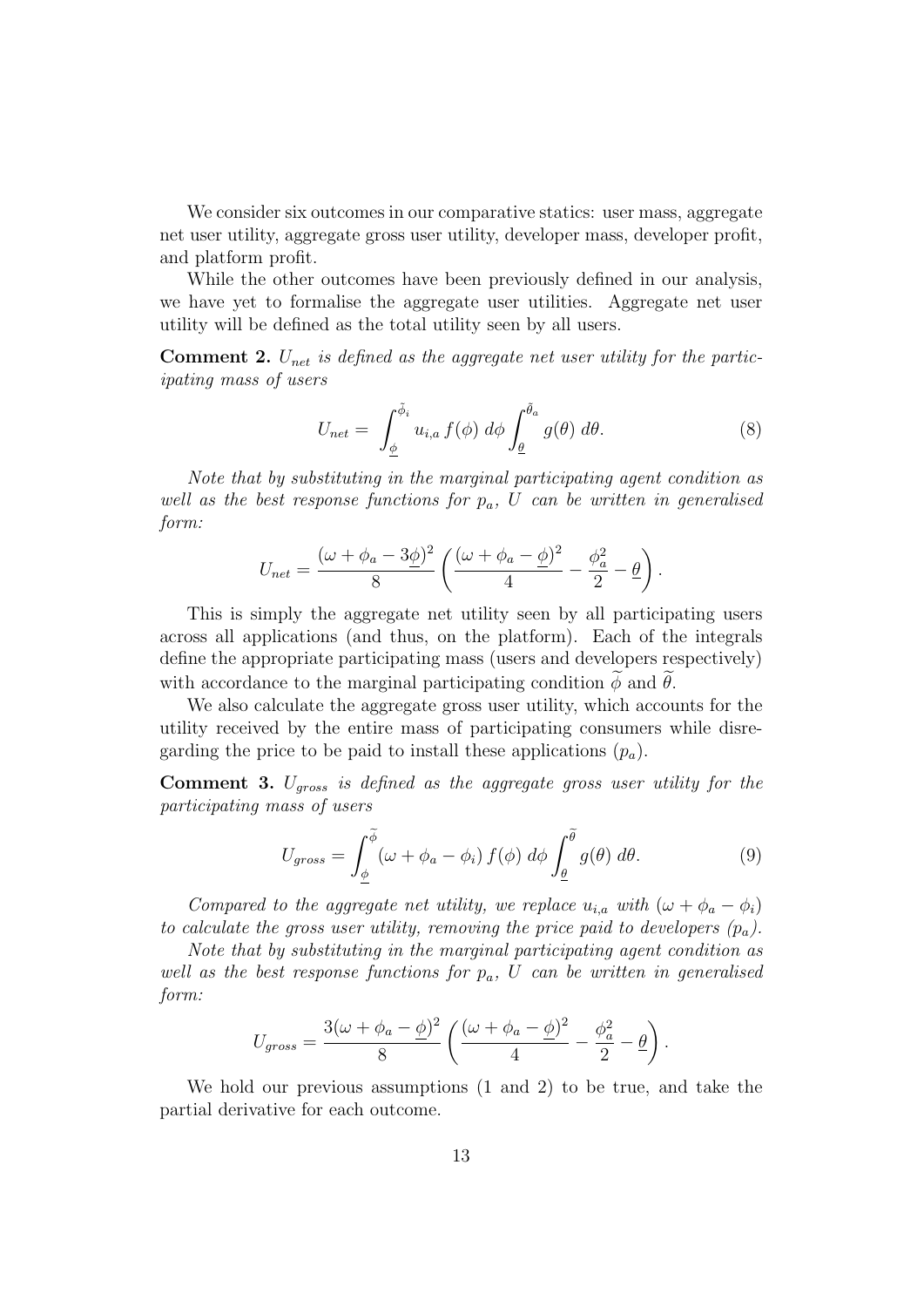| Partial derivative                                                          | User mass                       |  | Aggregate net utility | Aggregate gross utility |
|-----------------------------------------------------------------------------|---------------------------------|--|-----------------------|-------------------------|
| $\partial$<br>$\overline{\partial\omega}$                                   | $^+$                            |  |                       | $^{\mathrm{+}}$         |
| $\frac{\partial}{\partial \underline{\phi}}$                                |                                 |  |                       |                         |
| $\overline{\partial \theta}$                                                |                                 |  |                       |                         |
| Partial derivative                                                          | Developer mass Developer profit |  |                       | Platform profit         |
| $\partial$<br>$\overline{\partial\omega}$                                   |                                 |  |                       |                         |
| $\partial$                                                                  |                                 |  |                       |                         |
| $\overline{\frac{\partial \phi}{\partial}}$<br>$\overline{\partial \theta}$ |                                 |  |                       |                         |
|                                                                             |                                 |  |                       |                         |

We get consistent outcomes, with an increase in  $\omega$  resulting in better payoffs for all, driven by the increase in user utility (this leads to a higher user mass and developer profit, which leads to a larger developer mass, and thus, a higher platform profit). We see the inverse is true with the two constraint variables,  $\phi$  and  $\underline{\theta}$ . Increasing  $\phi$  will lead to users having stricter privacy standards, and thus, a smaller user mass. This flows on to decrease the payoffs for all agents. An increase in  $\theta$  will affect developers, reducing the participating mass. This also affects users, and platform profit.

#### 2.3 Social optimum for privacy settings

We now consider the welfare of the entire model. We define the aggregate welfare  $W$  as:

$$
W = \int_{\underline{\phi}}^{\widetilde{\phi}} (\omega + \phi_a - \phi_i) f(\phi) d\phi \int_{\underline{\theta}}^{\widetilde{\theta}} g(\theta) d\theta - \left(\theta_a + \frac{\phi_a}{2}\right) \int_{\underline{\theta}}^{\widetilde{\theta}} g(\theta) d\theta. \tag{10}
$$

The first part of this expression denotes the gross aggregate utility experienced by users. Thus, the benefit that they receive from using all active applications available in the market, disregarding the price  $(p_a)$  that they would pay. Fundamentally  $p_a$  is the revenue (and thus welfare) seen by developers for each user on an application, therefore, we know that the net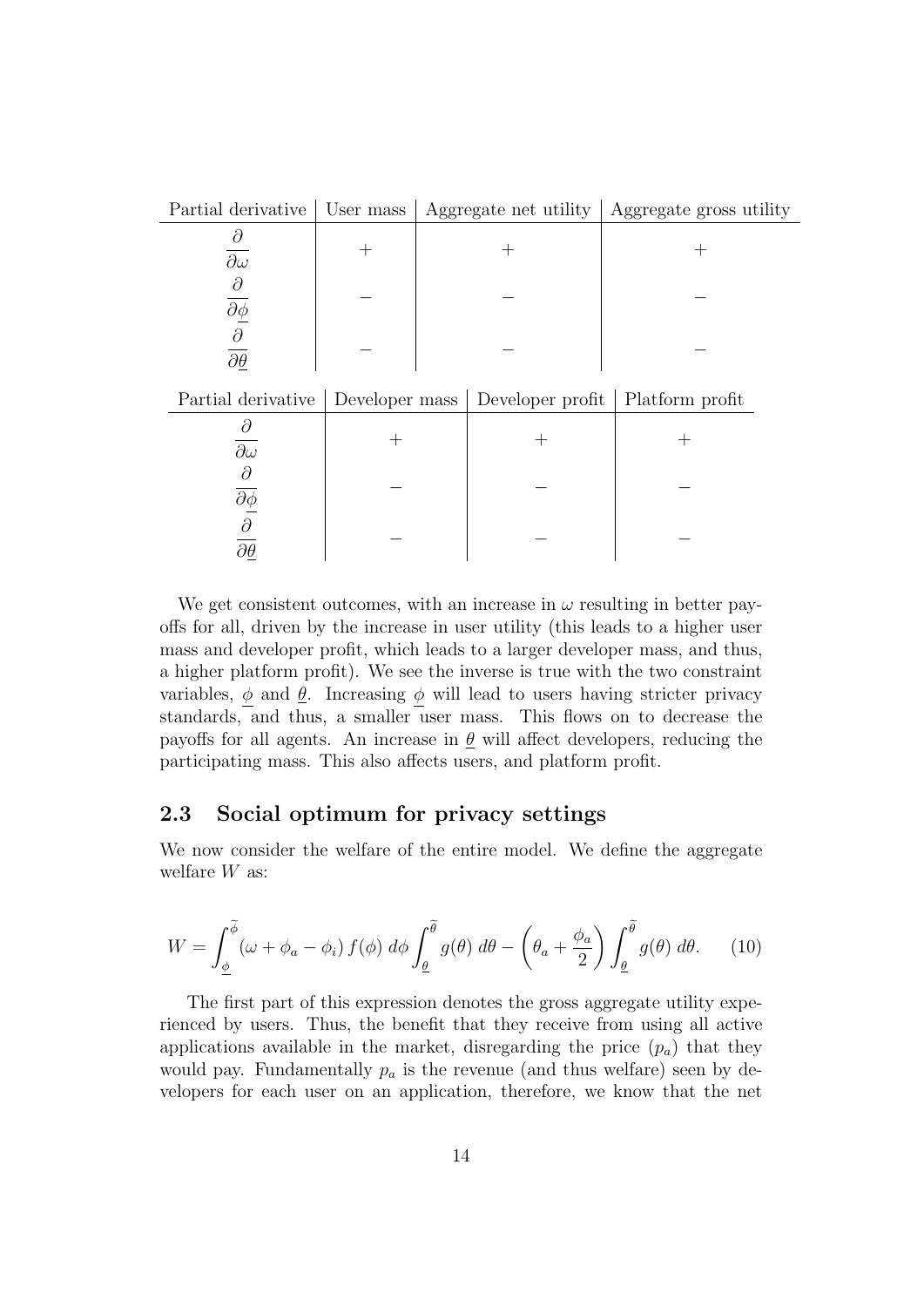welfare is not affected by  $p_a$  and rather than using the net aggregate utility, we simply use the gross aggregate utility to simplify.

The second part of this expression denotes the cost borne by the developers with respect to participation and implementation of their chosen privacy level. This accounts for all considered costs in the model.

By taking the partial derivative of W with respect to  $\phi_a$ , we can derive the socially optimal privacy level  $\phi^W$ :

Proposition 3. The socially optimal privacy level is equal to:

$$
\phi^W = \frac{1}{72} \left( 18 + 18\Delta + \sqrt[3]{\frac{1944}{\mu}} (10\Delta - 23\Delta^2 + 24\underline{\theta} - 3) - \sqrt[3]{648\mu} \right). \tag{11}
$$

In which we define  $\Delta$  and  $\mu$  as:

$$
\Delta = \omega - \underline{\phi}\,,
$$

$$
\mu = (9 - 27\Delta)(9\Delta^2 + 2\Delta - 20\underline{\theta} - 1) +
$$
  

$$
\frac{1}{3}\sqrt{(30\Delta - 69\Delta^2 + 72\underline{\theta} - 9)^3 + 729(1 - 3\Delta)^2(1 - 2\Delta - 9\Delta^2 + 20\underline{\theta})^2}.
$$

When comparing the socially optimal privacy setting  $\phi^W$  along with  $\phi_{min}$ and  $\phi_a$  (the profit maximising privacy setting for developers), outcomes differ based on the relative sizes of  $\omega$ ,  $\phi$ , and  $\underline{\theta}$ . Comparisons between these settings are difficult to identify due to the variables being mostly unconstrained, however, when analysing the functions from a graphical perspective, we see scenarios in which  $\phi^W > \phi_{min}$  and vice versa, thus we posit the following corollary.

**Corollary 1.** There exists a set of values for  $\theta$  while  $\omega > \phi$ , in which both positive real values for  $\phi^W$  and  $\phi_{min}$  exist. Furthermore, at least one set of values will hold  $\phi_{min} > \phi^W$ , and at least one other set will hold  $\phi^W > \phi_{min}$ .

We present an image below that demonstrates the validity of this corollary, as the difference between  $\phi^W$  and  $\phi_{min}$  has values both above and below the zero-level-orange-plane.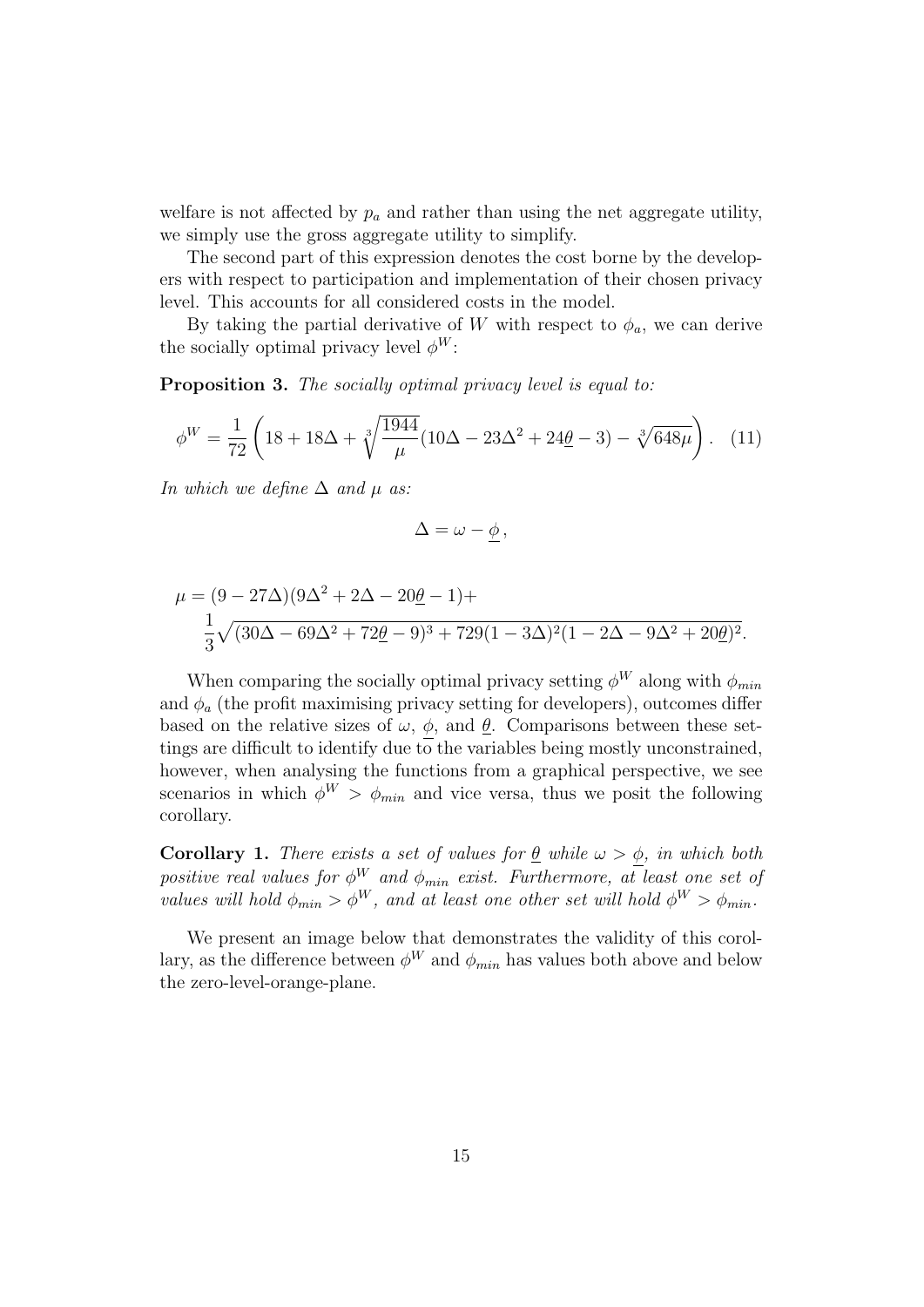

Figure 1: The difference between  $\phi^W$  and  $\phi_{min}$  ( $\underline{\theta} = 0.1$  and  $\omega, \phi \in (0, 1)$ )

A crucial factor in determining whether the socially optimal privacy level is higher or lower than the profit maximising platform privacy standard is  $\omega$ (the utility that users experience from consuming an application).

Figure 2: The partial derivative of the difference between  $\phi^W$  and  $\phi_{min}$  with respect to  $\omega$  ( $\underline{\theta} = 0.1$  and  $\omega, \underline{\phi} \in (0, 1)$ 



Due to the complexity of the function, it is difficult to directly state the effect that changing  $\omega$  will have. However, considering the effect that  $\omega$  has with other outcomes (such as user and developer mass, alongside developer and platform profit), an increasing  $\omega$  would imply an overall increase in aggregate welfare.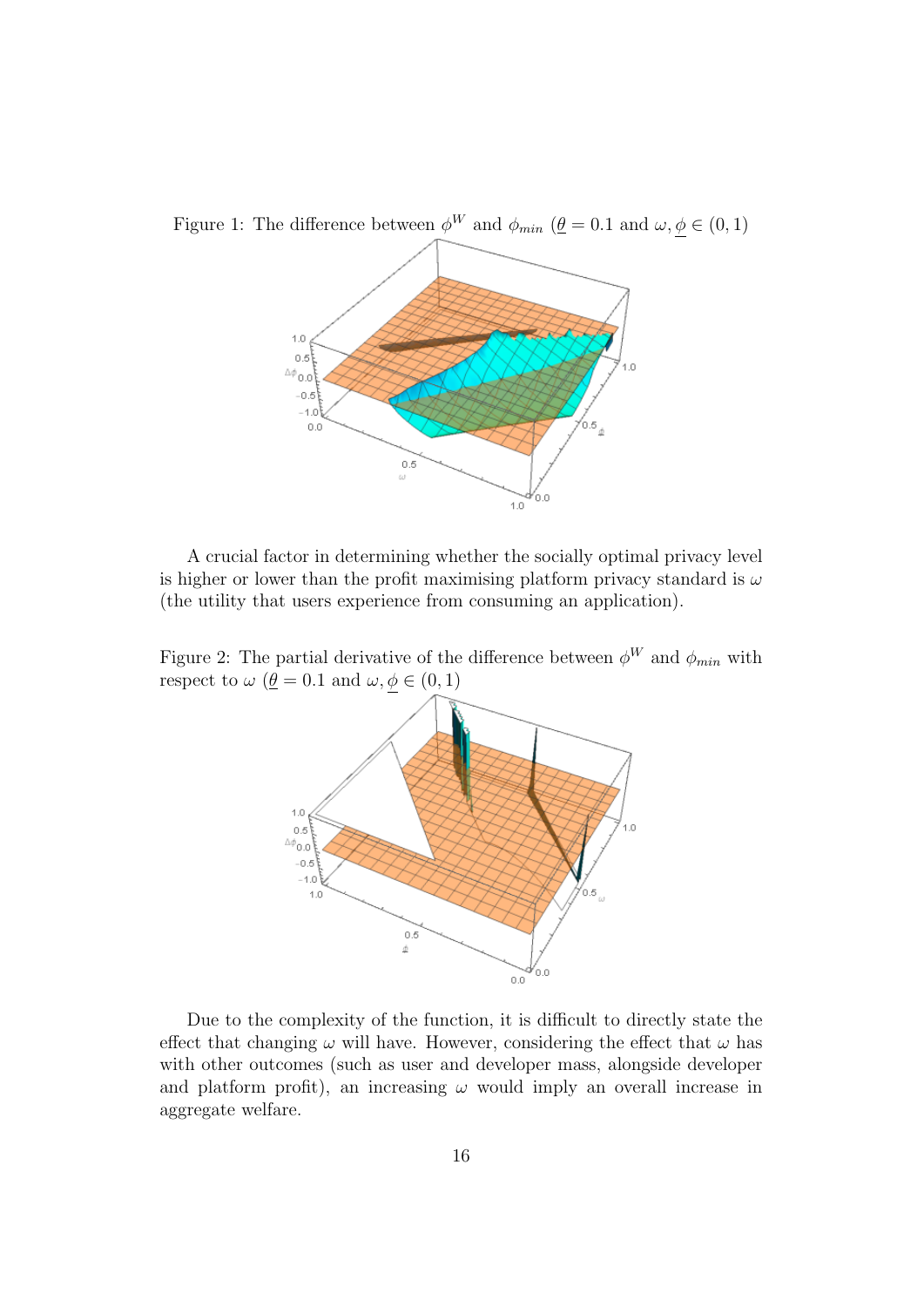## 3 Conclusion

We provide a model in which we demonstrate how agents behave with respect to privacy settings on a digital platform. We find best response functions for developer pricing, along with optimal values for the developer level profit maximising privacy setting, the platform level profit maximising privacy setting (through calculating their desired minimum level of privacy) along with the full game welfare maximising privacy setting.

We discover that agent outcomes are affected consistently by the relevant exogenous variables, and also find that the relevant privacy choice will depend on the relative size of these variables. We are able to conclude that the platform's minimum privacy standard may not always be binding, and that the higher the minimum development cost is for developers, the more likely it is that their optimal privacy setting is greater than the platform standard.

We also conclude the platform minimum privacy standard is not always welfare maximising. We discover a welfare maximising privacy standard, and have identified scenarios in which it is both greater and less than the platform privacy standard. Due to the complexity in calculations, we posit a corollary in which we predict that the size of the lowest possible development cost will affect whether the welfare maximising privacy setting is above or below the platform standard.

## References

- Acemoglu, D., Makhdoumi, A., Malekian, A., and Ozdaglar, A. (2019). Too much data: Prices and inefficiencies in data markets. Technical report, National Bureau of Economic Research.
- Acquisti, A., Taylor, C., and Wagman, L. (2016). The economics of privacy. Journal of economic Literature, 54(2):442–92.
- Apple (2021). Privacy.
- Bergemann, D. and Bonatti, A. (2015). Selling cookies. American Economic Journal: Microeconomics, 7(3):259–94.
- Bergemann, D., Bonatti, A., and Gan, T. (2020). The economics of social data.
- Board, S. and Lu, J. (2018). Competitive information disclosure in search markets. Journal of Political Economy, 126(5):1965–2010.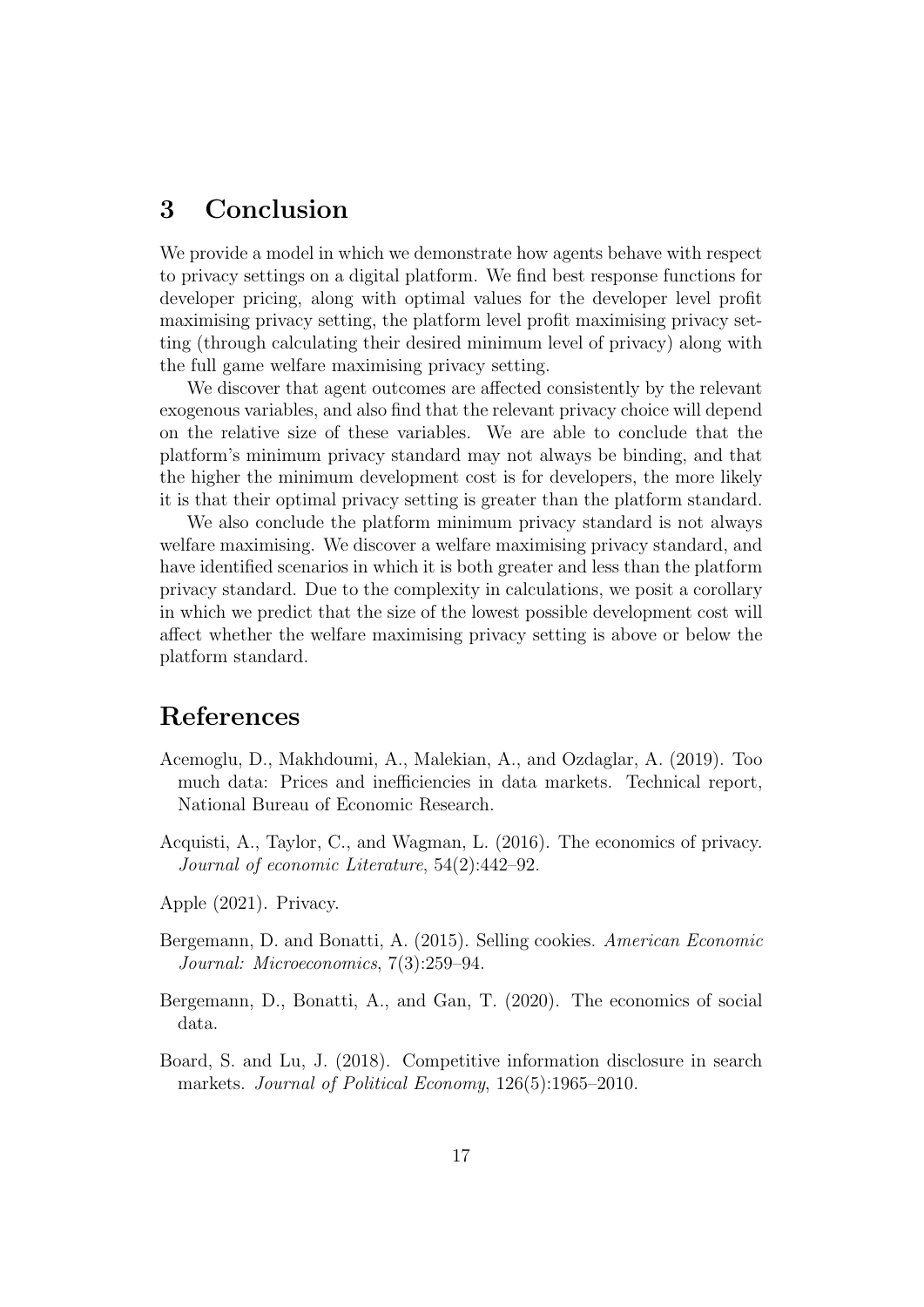- Campbell, J., Goldfarb, A., and Tucker, C. (2015). Privacy regulation and market structure. Journal of Economics  $\mathcal{C}$  Management Strategy,  $24(1):47-73.$
- Choi, J. P., Jeon, D.-S., and Kim, B.-C. (2019). Privacy and personal data collection with information externalities. Journal of Public Economics, 173:113–124.
- Fainmesser, I. P., Galeotti, A., and Momot, R. (2019). Digital privacy. HEC Paris Research Paper No. MOSI-2019-1351.
- Hagiu, A. and Jullien, B. (2011). Why do intermediaries divert search? The RAND Journal of Economics, 42(2):337–362.
- Hirshleifer, J. (1980). Privacy: Its origin, function, and future. The Journal of Legal Studies, 9(4):649–664.
- Ichihashi, S. (2020). Dynamic privacy choices. In Proceedings of the 21st ACM Conference on Economics and Computation, pages 539–540.
- Noam, E. M. (1997). Privacy and self-regulation: Markets for electronic privacy. Privacy and Self-Regulation in the Information Age, pages 21–33.
- Parikh, P. (2021). Signal hits 50 million installs on play store amid whatsapp privacy concerns.
- Posner, R. A. (1981). The economics of privacy. The American economic review, 71(2):405–409.
- Rosenberg, S. (2019). Here's what apple, facebook and google really mean when they talk about "privacy".
- Stigler, G. J. (1961). The economics of information. Journal of political economy, 69(3):213–225.
- Stigler, G. J. (1980). An introduction to privacy in economics and politics. The Journal of Legal Studies, 9(4):623–644.
- Varian, H. (2002). Economic aspects of personal privacy. cyber policy and economics in an internet age, 127-137.
- WhatsApp (2020). Two billion users–connecting the world privately.
- WhatsApp (2021). Privacy policy.
- Yang, K. H. (2020). Selling consumer data for profit: Optimal marketsegmentation design and its consequences.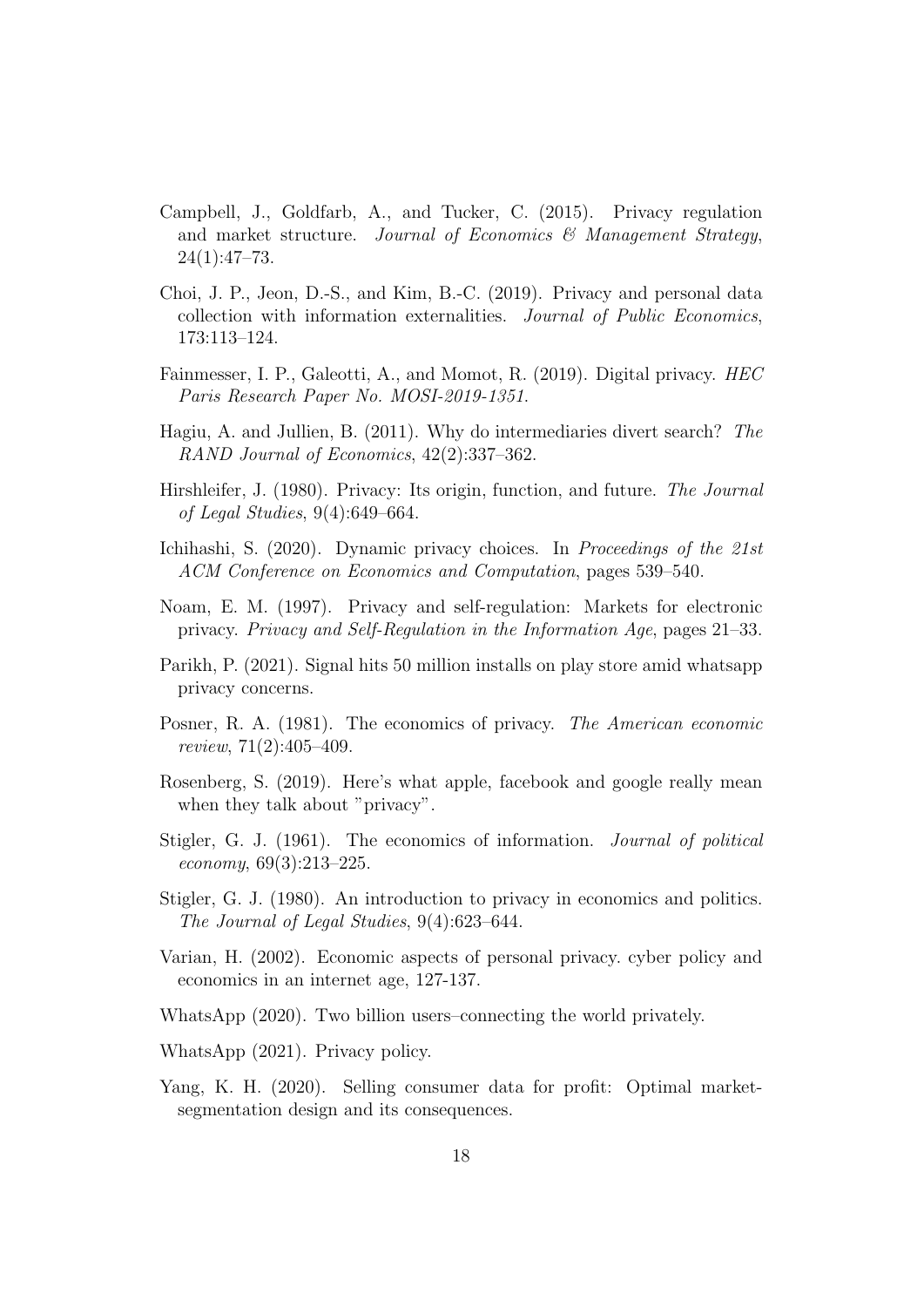## A Proofs

**Lemma 1.** The developer's best response pricing  $p_a$  is  $\frac{\omega + \phi_a - \phi}{2}$ .

Proof. Taking the partial derivative of the developer profit function (2) with respect to  $p_a$  gives  $\omega - 2p_a + \phi_a - \phi$ . Setting this to equal 0 and rearranging provides the best response pricing of  $\frac{\omega + \phi_a - \phi}{2}$ .

**Lemma 2.** The developer's optimal privacy setting  $\phi_a$  given its best response pricing will be  $\omega - \phi$ .

Proof. Substituting in the best response pricing into the developer profit function, then taking the partial derivative with respect to  $\phi_a$  will give  $\omega$  −  $\phi_a-\phi$ . Setting this equal to 0 and rearranging with respect to  $\phi_a$  gives  $\omega-\phi$ .  $\blacksquare$ 

Lemma 3. Developers will choose to participate on the platform based on the relationship between the best response privacy setting and the platform's privacy standard. This will lead to two possible participation conditions:

$$
\theta_a \le \begin{cases} \dfrac{(\omega - \underline{\phi})^2}{2} & \text{if } \omega - \underline{\phi} \ge \phi_{min}, \\ \\ \dfrac{(\omega + \phi_{min} - \underline{\phi})^2}{4} - \dfrac{(\phi_{min})^2}{2} & \text{if } \omega - \underline{\phi} < \phi_{min}. \end{cases}
$$

Proof. We begin by substituting in the derived best response functions into the original developer profit function (2). This gives:  $\pi_a = (\omega - \phi)^2 - \theta_a$  $\int \frac{(\omega-\phi)^2}{\phi}$  $\left(\frac{-\phi}{2}\right)^2$ . Setting profit  $\pi_a$  equal to 0 allows us to rearrange for the marginal type of developer who would still participate, leading to the condition of  $\theta_a \leq \frac{(\omega - \underline{\phi})^2}{2}$  $rac{\frac{1}{2}}{2}$ .

This only considers the scenario in which the best response privacy setting  $\phi_a$  is greater than the minimum privacy standard  $\phi_{min}$ . To account for this scenario, we substitute in the developer best response pricing as done previously, but also substitute in  $\phi_{min}$  rather than the best response privacy setting  $\phi_a$ . This gives  $\pi_a = \left(\frac{\omega + \phi_{min} - \phi}{2}\right)$  $\left(\frac{min-\phi}{2}\right)^2 - \theta_a - \frac{\phi_{min}^2}{2}$ . Setting  $\pi_a$  equal to 0 and rearranging gives the participation condition of  $\theta_a \leq \frac{(\omega + \phi_{min} - \underline{\phi})^2}{4} - \frac{(\phi_{min})^2}{2}$ while  $\phi_a < \phi_{min}$ .

Lemma 4.  $\int^{\frac{\omega+\phi_{min}+\phi}{2}}$ 2 φ  $f(\phi)$  d $\phi$  captures the mass of users who participate on the platform and install apps.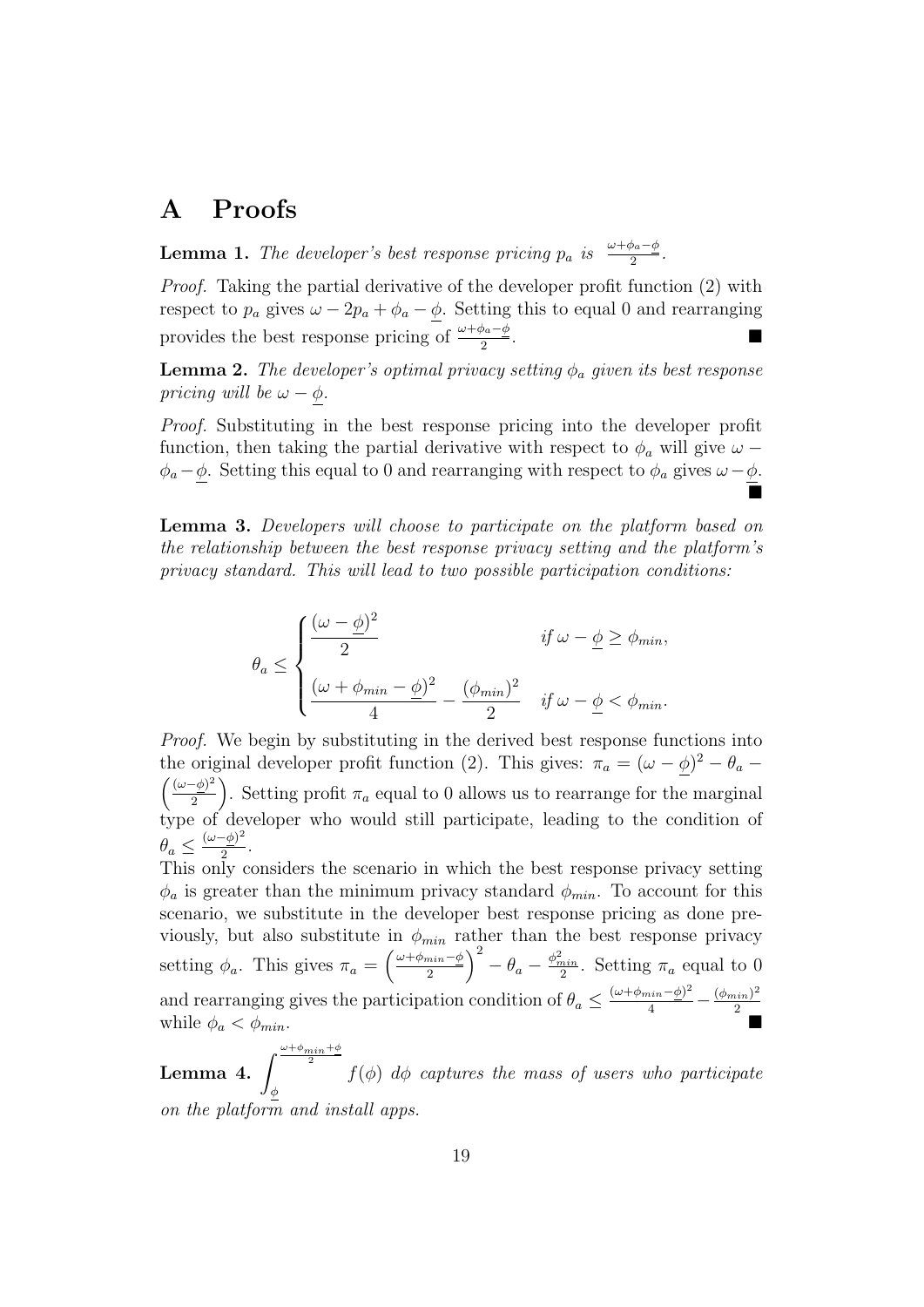*Proof.* The marginal user for application  $a$  will have a desired privacy level  $\phi$  derived from  $\phi_i = \omega - p_a + \phi_a$ . Substituting in the best response function for a's price  $p_a = \frac{\omega + \phi_a - \overline{\phi}}{2}$  $\frac{\rho_a - \rho_a}{2}$  along with the optimal privacy setting (under a platform imposed minimum privacy standard)  $\phi_a = \phi_{min}$  gives  $\widetilde{\phi} = \frac{\omega + \phi_{min} + \phi}{2}$  $\frac{n i n + \underline{\varphi}}{2},$ giving the upper bound of participating users.

Lemma 5.  $\int^{\frac{(\omega+\phi_{min}-\underline{\phi})^2}{4}-\frac{(\phi_{min})^2}{2}}$ 2 θ  $g(\theta)$  d $\theta$  captures the mass of active developers (who are developing apps).

Proof. We have identified the marginal developer under a platform imposed minimum privacy setting as having a development cost that fulfils  $\theta_a$  =  $\frac{(\omega+\phi_{min}-\underline{\phi})^2}{4} - \frac{(\phi_{min})^2}{2}$  $\frac{sin 7}{2}$  and thus, we set this as the upper bound for the participating developers and denote this as  $\theta$ .

Proposition 1. The platform's best response function for the minimum privacy standard  $\phi_{min}$  given the developer best response functions is defined as:  $\phi_{min}=\frac{1}{3}$  $\frac{1}{3}(\omega-\phi)+\sqrt{\frac{1}{9}(\omega+\phi)^2+(\omega-\phi)^2-\frac{4}{3}}$  $rac{4}{3}$  $\theta$ .

Proof. First, we evaluate the platform profit function and obtain:

$$
\Pi = \left(\frac{\omega + \phi_{min} - \underline{\phi}}{2}\right) \left( \left(\frac{(\omega + \phi_{min} - \underline{\phi})}{2}\right)^2 - \frac{(\phi_{min})^2}{2} - \underline{\theta} \right).
$$

Taking the partial derivative of this function with respect to  $\phi_{min}$  gives

$$
\frac{3(\omega^2+\underline{\phi}^2-\phi_{min}^2)}{8}+\frac{\phi_{min}(\omega-\underline{\phi})}{4}-\frac{3\omega\underline{\phi}}{4}-\frac{\underline{\theta}}{2}.
$$

We set this to equal 0 to find the best response  $\phi_{min}$ . An immediate outcome of this is that there will be two possible solutions for  $\phi_{min}$ . Continuing to solve, we obtain the two expressions:

$$
\phi_{min} = \begin{cases} \frac{1}{3}(\omega - \underline{\phi}) + \sqrt{\frac{1}{9}(\omega + \underline{\phi})^2 + (\omega - \underline{\phi})^2 - \frac{4}{3}\underline{\theta}}, \\ \\ \frac{1}{3}(\omega - \underline{\phi}) - \sqrt{\frac{1}{9}(\omega + \underline{\phi})^2 + (\omega - \underline{\phi})^2 - \frac{4}{3}\underline{\theta}}. \end{cases}
$$

We first find the constraint that ensures that the root expression is positive. This is highlighted in assumption 2 with  $\underline{\theta} \leq \frac{10\omega^2 - 17\omega\phi + 10\phi^2}{12}$  being the condition that needs to be held for us to remain in the reals.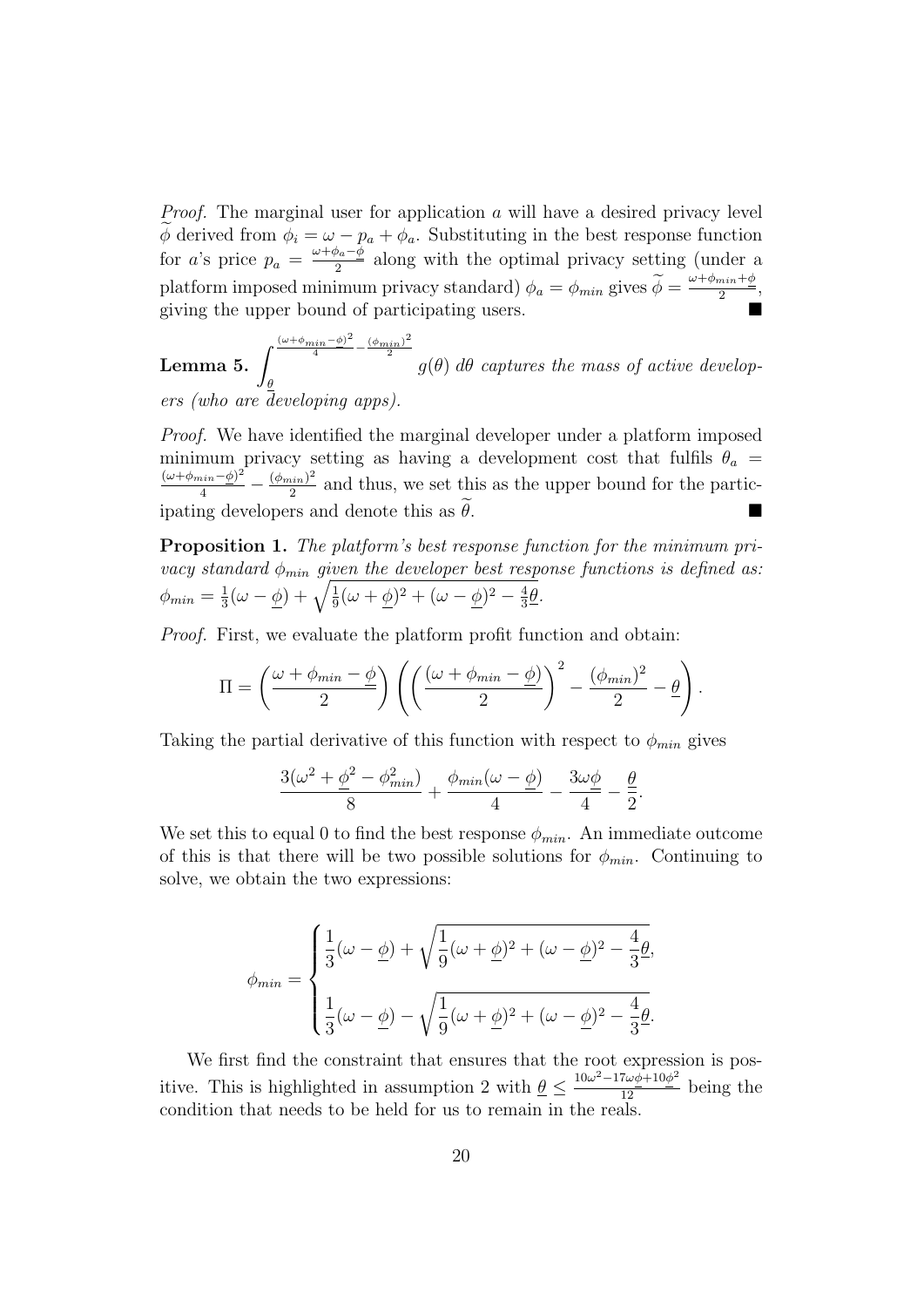Given that to be true, we then know that

$$
\frac{1}{3}(\omega - \underline{\phi}) + \sqrt{\frac{1}{9}(\omega + \underline{\phi})^2 + (\omega - \underline{\phi})^2 - \frac{4}{3}\underline{\theta}},
$$

will indeed be the profit maximising  $\phi_{min}$ , as it will be larger than the alternative expression, ensuring that it is the profit maximising  $\phi_{min}$ , not minimising.

**Proposition 2.** The platform's minimum privacy standard will be binding when  $\underline{\theta} < \frac{6\omega^2 - 8\omega\phi + 6\phi^2}{12}$ .

*Proof.* We first establish that  $\phi_{min} > \phi_a$  must be true for the platform minimum standard to be in effect. When substituting in the optimised functions, we find this inequality:

$$
\frac{1}{3}(\omega - \underline{\phi}) + \sqrt{\frac{1}{9}(\omega + \underline{\phi})^2 + (\omega - \underline{\phi})^2 - \frac{4}{3}\underline{\theta}} > \omega - \underline{\phi}.
$$

We then evaluate this inequality to obtain the condition for  $\theta$ :

$$
\frac{6\omega^2 - 8\omega\phi + 6\phi^2}{12} > \underline{\theta}.
$$

Thus, we find the constraint on  $\theta$  for when the optimal platform minimum privacy standard will hold from it being larger than the optimal developer privacy setting.

Lemma 6.  $\int^\omega$ φ  $f(\phi)$  d $\phi$  captures the mass of users who participate on the platform and install apps when developers are not restricted by the platform minimum privacy standard.

Proof. Similar to the constrained scenario in which the minimum privacy standard is active, the marginal user for application a will have a desired privacy level of  $\phi = \omega - p_a + \phi_a$ . The developer's best response pricing  $p_a = \frac{\omega + \phi_a - \phi}{2}$  $\frac{\phi_a - \phi}{2}$  remains the same, however privacy setting is now  $\phi_a = \omega - \phi$ . Thus, when substituting in these values find the marginal user's privacy demand, we obtain  $\phi = \omega$ .

Lemma 7.  $\int^{\frac{(\omega-\underline{\phi})^2}{2}}$ 2 θ  $g(\theta)$  d $\theta$  captures the mass of active developers (who are developing apps) when their optimal privacy level  $\phi_a$  exceeds the platform minimum standard.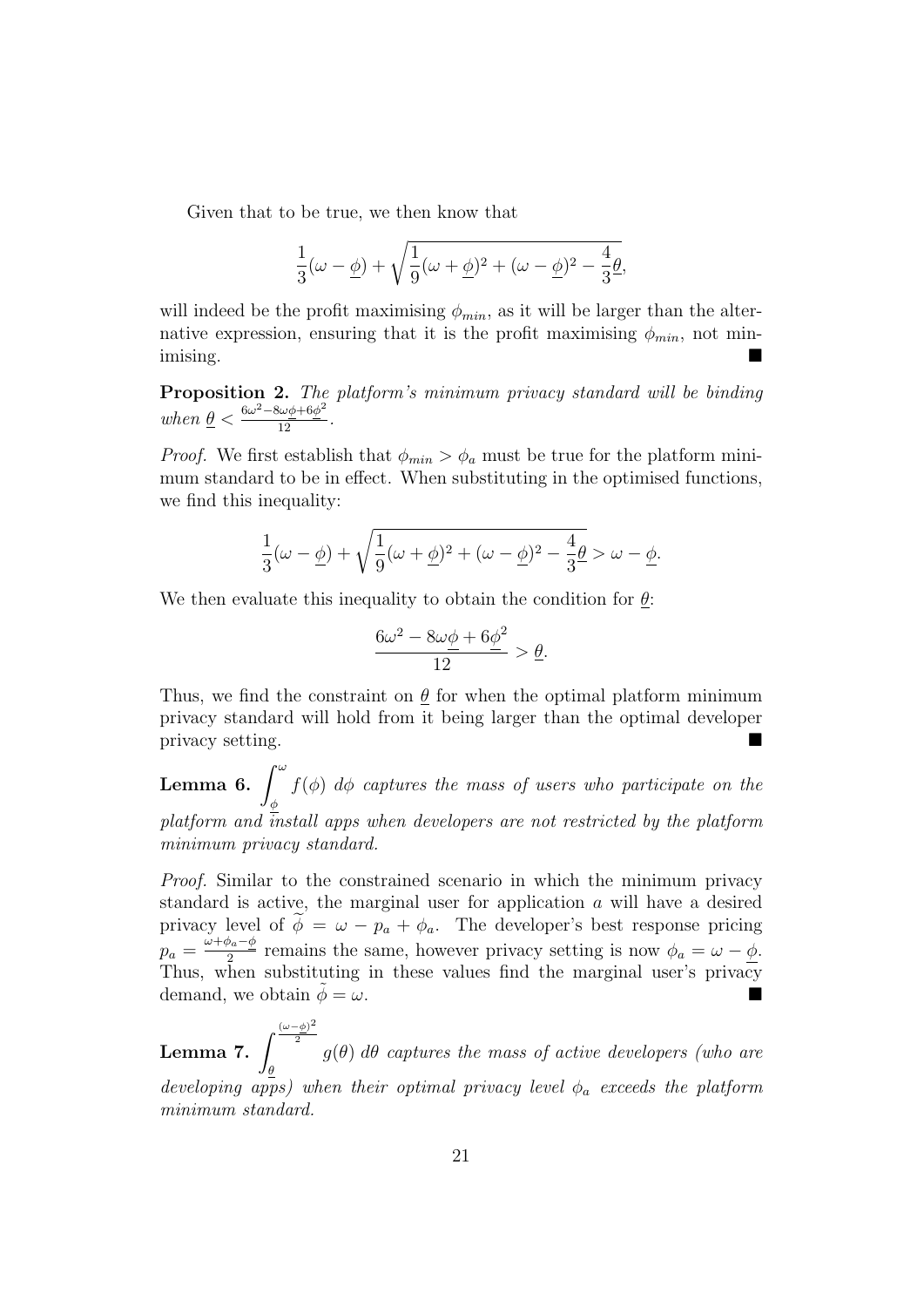Proof. We have identified the marginal developer under a unconstrained environment as having a development cost that fulfils  $\frac{(\omega - \phi)^2}{2}$  $\frac{2\psi}{2}$  and thus, we set this as the upper bound for the unconstrained environment.

Proposition 3. The socially optimal privacy level is equal to:

$$
\phi^W = \frac{1}{72} \left( 18 + 18\Delta + \sqrt[3]{\frac{1944}{\mu}} (10\Delta - 23\Delta^2 + 24\underline{\theta} - 3) - \sqrt[3]{648\mu} \right).
$$

Proof. We first evaluate the aggregate welfare function W with respect to the participation conditions of the marginal user and developer, along with the best response pricing function for  $p_a$ :

$$
W = \frac{3(\omega - \phi + \phi)^2}{8} \left( \frac{(\omega - \phi + \phi)^2}{4} - \frac{\phi^2}{2} - \theta \right)
$$

$$
- \left( \frac{(\omega - \phi + \phi)^2}{4} - \frac{\phi^2}{2} - \theta \right) \left( \frac{(\omega - \phi + \phi)^2}{8} - \frac{\phi^2}{4} + \frac{\theta}{2} + \frac{\phi}{2} \right).
$$

We utilise the average values for participating agents when it comes to defining  $\phi_i$  and  $\theta_a$ , due to both being drawn from uniform distribution functions. Furthermore, we replace  $\phi_a$ , the developer's privacy setting, with  $\phi$ .

We now take the partial derivative of W with respect to  $\phi$ :

$$
\frac{\partial W}{\partial \phi} = \frac{1}{8}(-4\phi^3 + 4\underline{\theta} - 6\underline{\theta}\phi - 6(\omega - \underline{\phi})\underline{\theta} - 4(\omega - \underline{\phi})\phi \n+ 5(\omega - \underline{\phi})^2\phi - (\omega - \underline{\phi})^2 + 2(\omega - \underline{\phi})^3 + 3\phi^2 + 3(\omega - \underline{\phi})\phi^2).
$$

This simplifies into a cubic function:

$$
\frac{\partial W}{\partial \phi} = -4\phi^3 + (3 + 3(\omega - \underline{\phi}))\phi^2 + (5(\omega - \underline{\phi})^2 - 4(\omega - \underline{\phi}) - 6\underline{\theta})\phi + [2(\omega - \underline{\phi})^3 - (\omega - \underline{\phi})^2 - 6(\omega - \underline{\phi})\underline{\theta} + 4\underline{\theta}].
$$

We now set this function to equal 0 in order to solve for the optimal value of  $\phi$ . When calculating, we find three possible solutions, two of which are in the complex plane. Remaining in the reals, we derive the only viable solution for  $\phi$ . Note that this intrinsically implies that the solution will be positive. To simplify our expression, we abbreviate two terms:

$$
\Delta = \omega - \phi \,,
$$